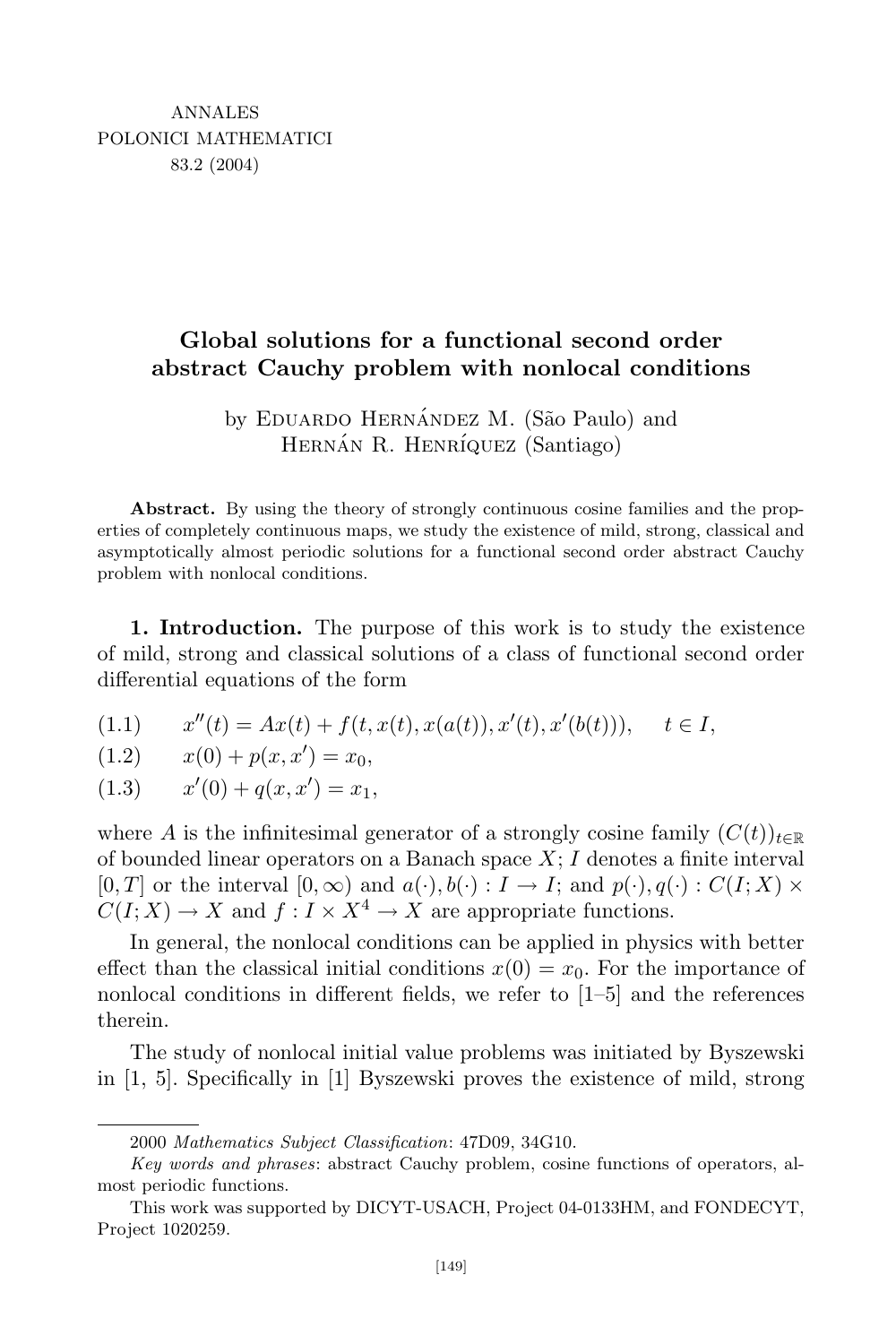and classical solutions of the semilinear nonlocal Cauchy problem

(1.4) 
$$
x'(t) = Ax(t) + f(t, x(t)), \quad t \in I = [0, T],
$$

$$
x(0) = x_0 + q(t_1, \dots, t_n, x(\cdot)) \in X,
$$

where *A* is the infinitesimal generator of a strongly continuous semigroup of linear operators on *X*;  $0 < t_0 < t_1 < \cdots < t_n \leq T$ ;  $f : [0, T] \times X \to X$ and  $q(\cdot, \cdot) : I^n \times C(I; X) \to X$  are appropriate functions, and the expression  $q(t_1, \ldots, t_n, x(\cdot))$  only involves the values of *x* at some of the points  $t_i$ , for instance  $q(t_1, ..., t_n, x(\cdot)) = \sum_{i=1}^n \alpha_i x(t_i)$ .

Some second order nonlocal initial value problems have been studied by Ntouyas & Tsamatos in [14, 15]. They discuss the existence of solutions for a second order delay integrodifferential equation with nonlocal conditions of the form

$$
x''(t) = Ax(t) + f(t, x(\sigma_1(t)), \int_0^t k(t-s)h(s, x(\sigma_2(s)), x(\sigma'_3(s))) ds, x(\sigma_4(t)),
$$
  

$$
x(0) = g(x) + x_0, \quad x'(0) = \eta,
$$

where *A* is the generator of a strongly continuous cosine family,  $(C(t))_{t\in\mathbb{R}}$ , of bounded linear operators on *X*,  $x_0, \eta \in X$  and  $q: C(I; X) \to X$ ,  $f, h$ :  $I \times X^3 \to X$  are appropriate functions. In general the results are obtained under the strong assumption that  $C(t)$  is compact for every  $t > 0$ , which in turn implies that  $\dim(X) < \infty$ .

Throughout this paper *X* will be a Banach space endowed with a norm  $\Vert \cdot \Vert$  and  $C(t)$  denotes a strongly continuous cosine operator function defined on *X* with infinitesimal generator *A*. We refer the reader to [9, 16] for the necessary background about cosine functions. We only mention a few results and notations needed to establish our results. We denote by  $S(t)$  the sine function associated with  $C(t)$  which is defined by

(1.5) 
$$
S(t)x := \int_{0}^{t} C(s)x ds, \quad x \in X, t \in \mathbb{R}.
$$

For a closed operator  $B: D(B) \subset X \to X$  we denote by  $[D(B)]$  the space  $D(B)$  endowed with the graph norm  $\|\cdot\|_B$ . In particular  $[D(A)]$  is the space *D*(*A*) endowed with the norm

$$
||x||_A = ||x|| + ||Ax||, \quad x \in D(A).
$$

The notation *E* stands for the space of all vectors  $x \in X$  for which the function  $C(\cdot)x$  is of class  $C^1$ . It was proved by Kisynski [12] that *E* endowed with the norm

$$
||x||_1 = ||x|| + \sup_{0 \le t \le 1} ||AS(t)x||, \quad x \in E,
$$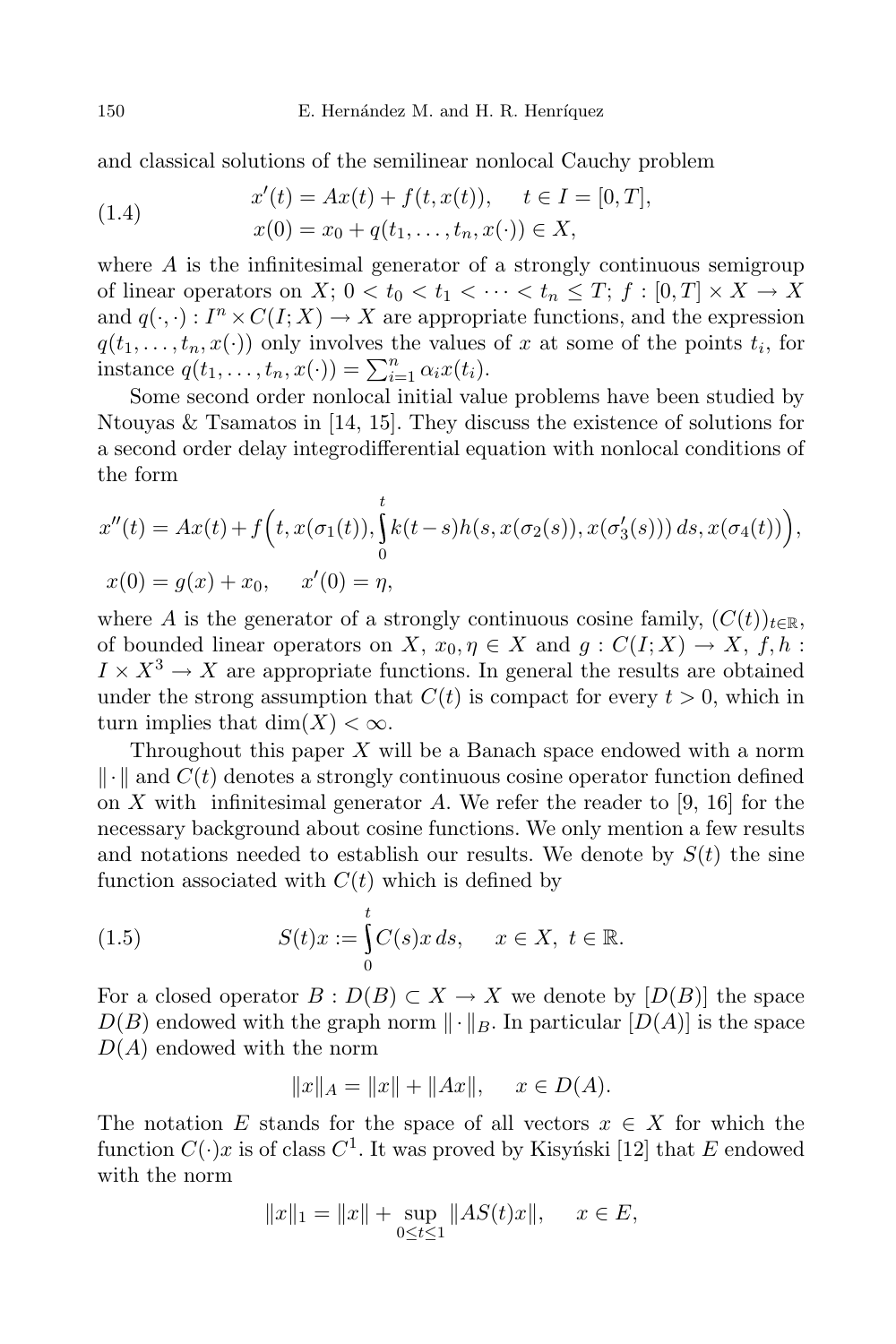is a Banach space. The operator-valued function

$$
G(t) = \left[ \begin{array}{cc} C(t) & S(t) \\ AS(t) & C(t) \end{array} \right]
$$

is a strongly continuous group of linear operators on the space  $E \times X$  generated by the operator  $A = \begin{bmatrix} 0 & I \\ A & C \end{bmatrix}$  $\left[\begin{array}{c} 0 & I \\ A & 0 \end{array}\right]$  defined on  $D(A) \times E$ . It follows that  $AS(t): E \to X$  is a bounded linear operator and  $AS(t)x \to 0$  as  $t \to 0$ , for each  $x \in E$ . Furthermore, if  $x : [0, \infty) \to X$  is a locally integrable function then

$$
y(t) = \int_{0}^{t} S(t - s)x(s) ds
$$

defines an *E*-valued continuous function. This is an immediate consequence of the fact that

$$
\int_{0}^{t} G(t-s) \left[ \begin{array}{c} 0 \\ x(s) \end{array} \right] ds = \left[ \begin{array}{c} t \\ \int_{0}^{t} S(t-s)x(s) ds \\ \int_{0}^{t} C(t-s)x(s) ds \end{array} \right]
$$

defines an  $E \times X$ -valued continuous function.

The existence of solutions for the second order abstract Cauchy problem

(1.6) 
$$
x''(t) = Ax(t) + h(t), \quad 0 \le t \le T,
$$

(1.7) 
$$
x(0) = x_0, \quad x'(0) = x_1,
$$

where  $h : [0, T] \to X$  is an integrable function, has been discussed in [17]. Similarly, the existence of solutions of the semilinear second order abstract Cauchy problem has been treated in [18]. We only mention here that the function  $x(\cdot)$  given by

(1.8) 
$$
x(t) = C(t)x_0 + S(t)x_1 + \int_0^t S(t-s)h(s) ds, \quad 0 \le t \le T,
$$

is called a *mild solution* of (1.6)–(1.7). If  $x_0 \in E$  then  $x(\cdot)$  is continuously differentiable and

(1.9) 
$$
x'(t) = AS(t)x_0 + C(t)x_1 + \int_0^t C(t-s)h(s) ds.
$$

Further terminology and notations are those generally used in functional analysis. In particular,  $\mathcal{L}(Z;Y)$  stands for the Banach space of bounded linear operators from a Banach space *Z* into a Banach space *Y*, and  $B_r(x)$ for the closed ball with center at *x* and radius *r* in an appropriate space. Moreover, for bounded functions  $\xi : I \to \mathbb{R}$  and  $\Lambda : Y \to X$  we set  $\xi_t =$  $\sup{\{\xi(\theta): \theta \leq t\}}$  and  $N_A = \sup{\{\|A(y)\| : y \in Y\}}$ .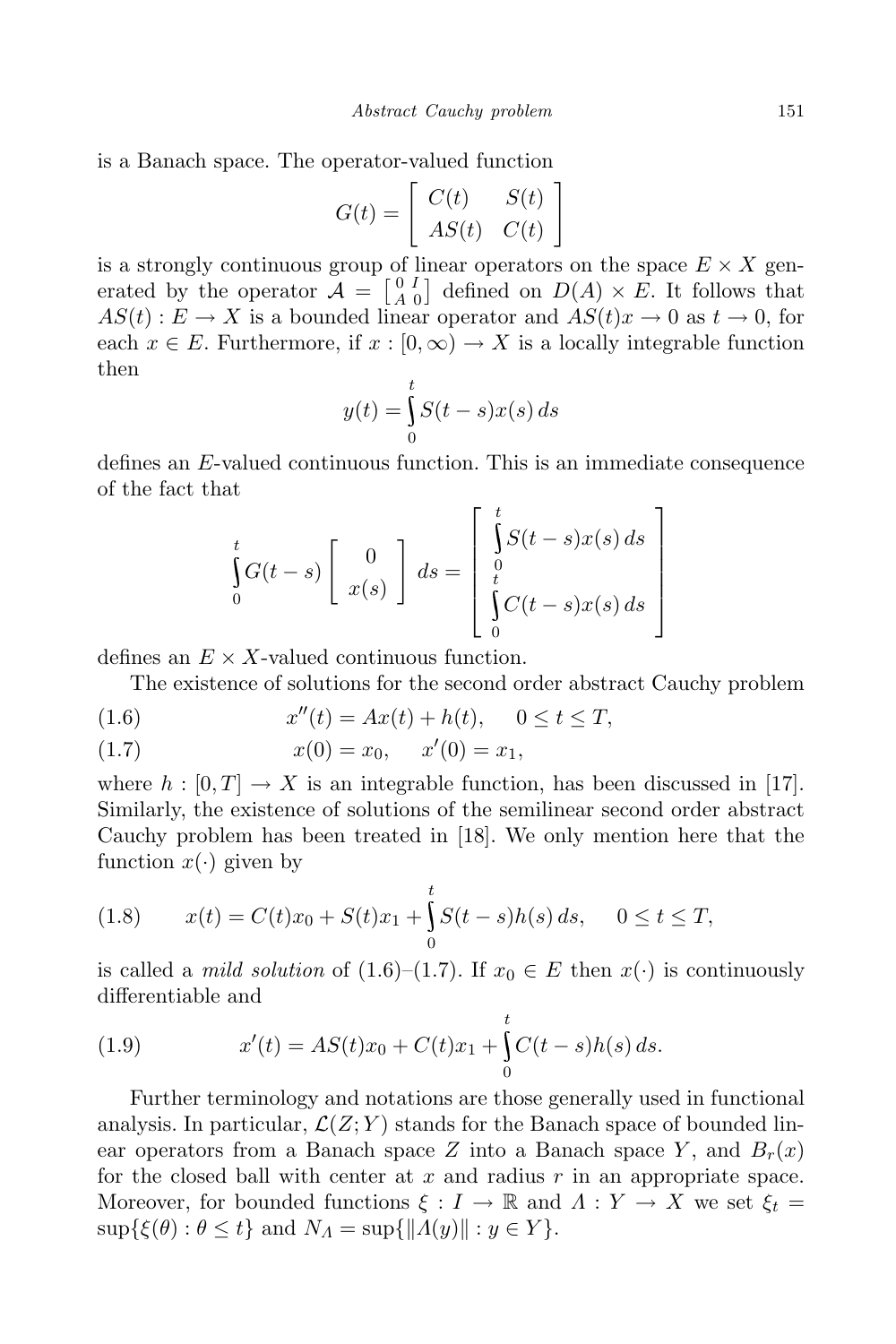The paper is organized as follows. In Section 2 we establish the existence of mild, strong and classical solutions of some second order nonlocal initial value problems in a finite interval, and in Section 3 we consider the existence of *g*-bounded solutions and asymptotically almost periodic solutions on  $[0, \infty)$ . Finally, in Section 4 we present an application to the wave equation. The results are obtained using the techniques introduced in Henríquez [11], the ideas in Ntouyas & Tsamatos [14, 15] and the following result on existence of fixed points due to Schaefer (see [7, Corollary 8.1]).

Lemma 1.1. *Let D be a convex subset of a Banach space X and assume that*  $0 \in D$ *. Let*  $F: D \to D$  *be a completely continuous map. Then either* the map F has a fixed point in D or the set  $\{x \in D : x = \lambda F(x), 0 < \lambda < 1\}$ *is unbounded.*

**2. Existence of solutions.** In this section we study the existence of solutions of some nonlocal second order functional abstract Cauchy problem in the interval  $I = [0, T]$ . We begin by introducing some notations. We assume that  $M \geq 1$  and  $N \geq 1$  are constants such that  $||C(t)|| \leq M$ ,  $\|S(t)\| \leq N$  for every  $t \in I$ . Moreover, we consider the space of continuous functions  $C(I; X)$  endowed with the norm  $\|\cdot\|_{\infty}$  of uniform convergence, and we abbreviate  $C(I; I)$  to  $C(I)$ .

In this section we always assume that the following general assumptions hold:

ASSUMPTION  $A_1$ .

- (a)  $a: I \to I$  is continuous and  $a(t) \leq t$  for every  $t \in I$ .
- (b)  $f: I \times X \times X \rightarrow X$  satisfies the following Carathéodory conditions:
	- (i)  $f(t, \cdot) : X \times X \to X$  is continuous for a.e.  $t \in I$ ;
	- (ii)  $f(\cdot, x, y) : I \to X$  is strongly measurable for each  $x, y \in X$ .
- (c) There exists a continuous function  $m: I \to [0, \infty)$  and a continuous nondecreasing function  $W : [0, \infty) \to (0, \infty)$  such that

$$
||f(t, x, y)|| \le m(t)W(||x|| + ||y||), \quad t \in I, \ x, y \in X.
$$

(d)  $p, q: C(I; X) \to X$  are continuous.

First we consider the following second order initial value problem:

(2.1) 
$$
x''(t) = Ax(t) + f(t, x(t), x(a(t))), \quad t \in I,
$$

- $x(0) + p(x) = x_0$
- (2.3)  $x'(0) + q(x) = x_1$ ,

where  $x_0, x_1 \in X$ .

Expression (1.8) motivates the following definition.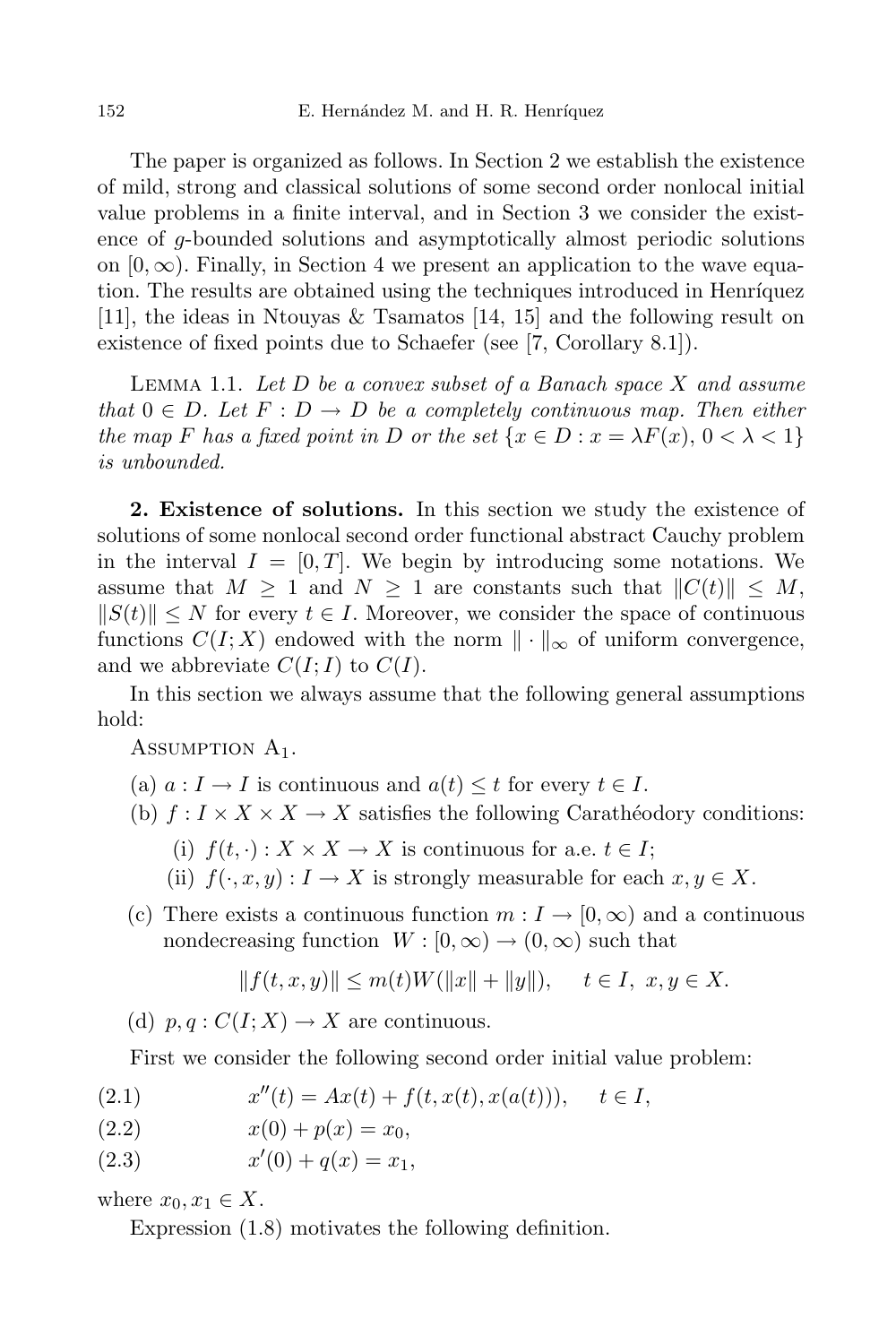DEFINITION 2.1. We say that a function  $x(\cdot) : I \to X$  is a *mild solution* of the problem  $(2.1)$ – $(2.3)$  if  $x(\cdot)$  is continuous and satisfies the integral equation

(2.4) 
$$
x(t) = C(t)(x_0 - p(x)) + S(t)(x_1 - q(x)) + \int_{0}^{t} S(t - s) f(s, x(s), x(a(s))) ds, \quad t \in I.
$$

Theorem 2.1. *Assume that the following conditions hold*:

- (H-1)  $p(\cdot)$  and  $q(\cdot)$  bounded and both  $p(\cdot) : C(I; X) \to C(I; X)$  and  $x \mapsto$  $S(\cdot)q(x)$  *are completely continuous.*
- (H-2) For each  $t \in I$ ,  $t' \leq t$  and every constant  $L \geq 0$  the set  $\{S(t')f(s,x,y):$  $0 \leq s \leq t$ ,  $||x||, ||y|| \leq L$ *} is relatively compact.*

*Let*  $c = M(||x_0|| + N_p) + N(||x_1|| + N_q)$ . If

$$
2N\int_{0}^{T}m(s)\,ds < \int_{2c}^{\infty}\frac{1}{W(s)}\,ds,
$$

*then there exists a mild solution of*  $(2.1)–(2.3)$ *.* 

*Proof.* In order to use Lemma 1.1, we obtain an *a priori* bound for the solution of the integral equation

$$
x_{\lambda}(t) = \lambda C(t)(x_0 - p(x_{\lambda})) + \lambda S(t)(x_1 - q(x_{\lambda}))
$$
  
+ 
$$
\lambda \int_{0}^{t} S(t - s) f(s, x_{\lambda}(s), x_{\lambda}(a(s))) ds
$$

for  $t \in I$ . Using the notations introduced in Section 1, for  $t \in I$  and  $\lambda \in (0,1)$ we get

$$
||x_{\lambda}(t)|| \leq M(||x_0|| + N_p) + N(||x_1|| + N_q) + N \int_{0}^{t} m(s)W(||x_{\lambda}(s)|| + ||x_{\lambda}(a(s))||) ds.
$$

Designating by  $\alpha_{\lambda}(t)$  the right hand side above and using the condition  $a(t) \leq t$  we obtain

$$
\alpha'_{\lambda}(t) \le Nm(t)W(2\alpha_{\lambda}(t)).
$$

It follows that

$$
\int_{2c}^{2\alpha_{\lambda}(t)} \frac{ds}{W(s)} \le 2N \int_{0}^{t} m(s) ds < \int_{2c}^{\infty} \frac{ds}{W(s)},
$$

which implies that  $\alpha_{\lambda}(\cdot)$  is bounded uniformly with respect to  $\lambda$ , and consequently the set  $\{x_{\lambda} : \lambda \in (0,1)\}$  is bounded in  $C(I; X)$ .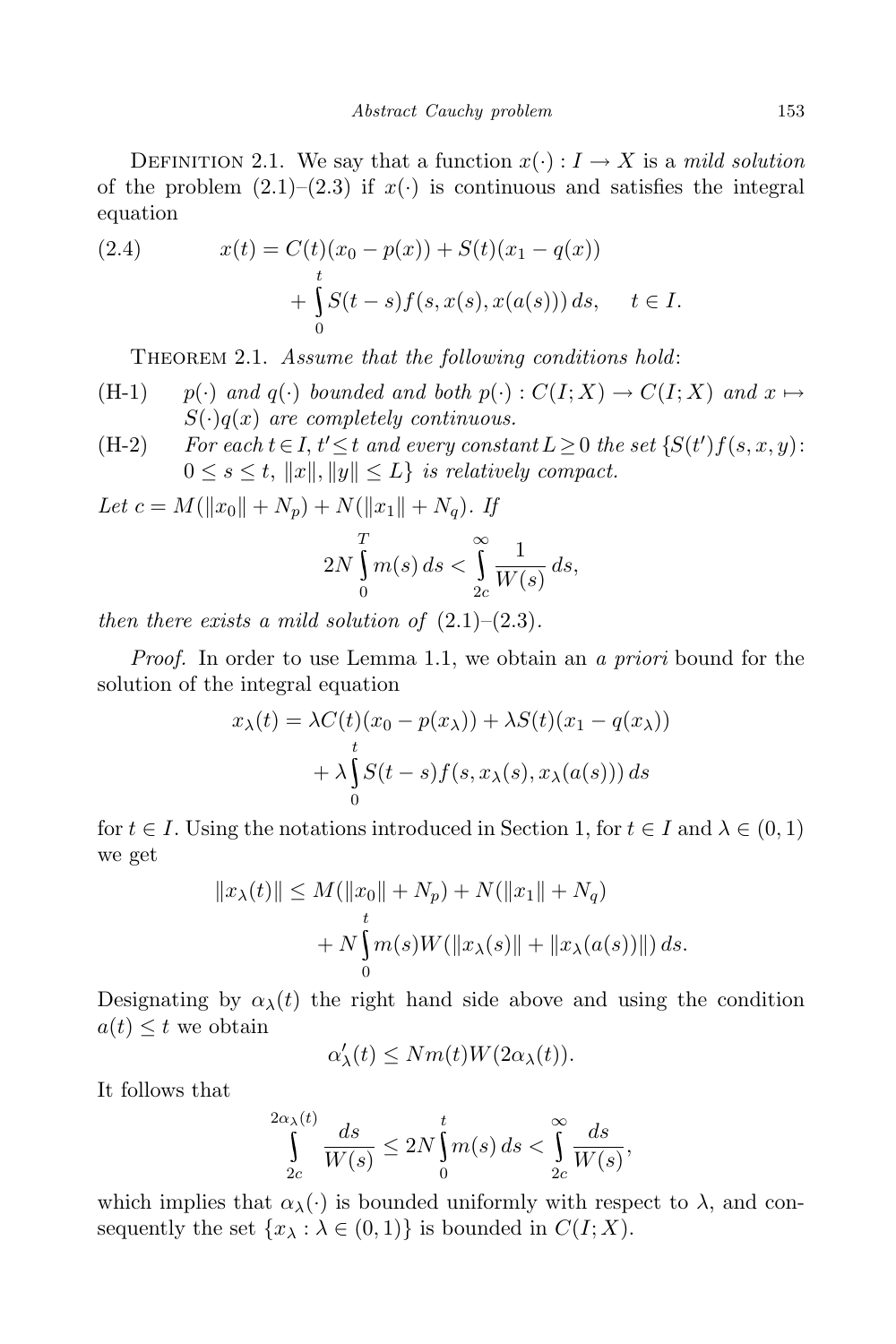Next, we prove that the operator  $\mathcal{T}: C(I;X) \to C(I;X)$  defined by

(2.5) 
$$
\begin{aligned} T(x)(t) &= C(t)(x_0 - p(x)) + S(t)(x_1 - q(x)) \\ &+ \int_0^t S(t - s) f(s, x(s), x(a(s))) \, ds \\ \end{aligned}
$$

for  $t \in I$  is completely continuous. Define  $\mathcal{T}_1, \mathcal{T}_2 : C(I; X) \to C(I; X)$  by

$$
T_1(x) = C(\cdot)(x_0 - p(x)) + S(\cdot)(x_1 - q(x)),
$$
  
\n
$$
T_2(x)(t) = \int_0^t S(t - s) f(s, x(s), x(a(s))) ds, \quad t \in I.
$$

From hypothesis  $(H-1)$  it is clear that  $\mathcal{T}_1$  is completely continuous. Thus, it remains to prove that  $\mathcal{T}_2$  is completely continuous. The continuity of  $\mathcal{T}_2$  is a consequence of the Lebesgue dominated convergence theorem. To prove the compactness condition we denote by  $B_r$  the closed ball in  $C(I; X)$  with center at 0 and radius *r*. We first establish that the set  $\mathcal{T}_2(B_r)$  is equicontinuous.

We fix  $t \in I$  and let *h* be such that  $t + h \in I$ . For  $x \in B_r$ , from the definition of  $\mathcal{T}_2$  it follows that

$$
\|T_2(x)(t+h) - T_2(x)(t)\|
$$
  
= 
$$
\int_{0}^{t} \|(S(t+h-s) - S(t-s))f(s, x(s), x(a(s)))\| ds
$$
  
+ 
$$
\int_{t+h}^{t+h} \|S(t+h-s)f(s, x(s), x(a(s)))\| ds
$$
  

$$
\leq Mh \int_{0}^{t} m(s)W(\|x(s)\| + \|x(a(s))\|) ds
$$
  
+ 
$$
+ N \int_{t}^{t+h} m(s)W(\|x(s)\| + \|x(a(s))\|) ds
$$
  

$$
\leq MW(2r)h \int_{0}^{t} m(s) ds + NW(2r) \int_{t}^{t+h} m(s) ds,
$$

which shows that

$$
\|\mathcal{T}_2(x)(t+h) - \mathcal{T}_2(x)(t)\| \to 0, \quad h \to 0,
$$

uniformly with respect to  $x \in B_r$ .

Next we prove that  $\mathcal{T}_2(B_r)(t) = {\mathcal{T}_2x(t) : x \in B_r}$  is relatively compact in X, for each  $t \in I$ . We put  $U = \{f(t-s, x(t-s), x(a(t-s))): 0 \le s \le t,$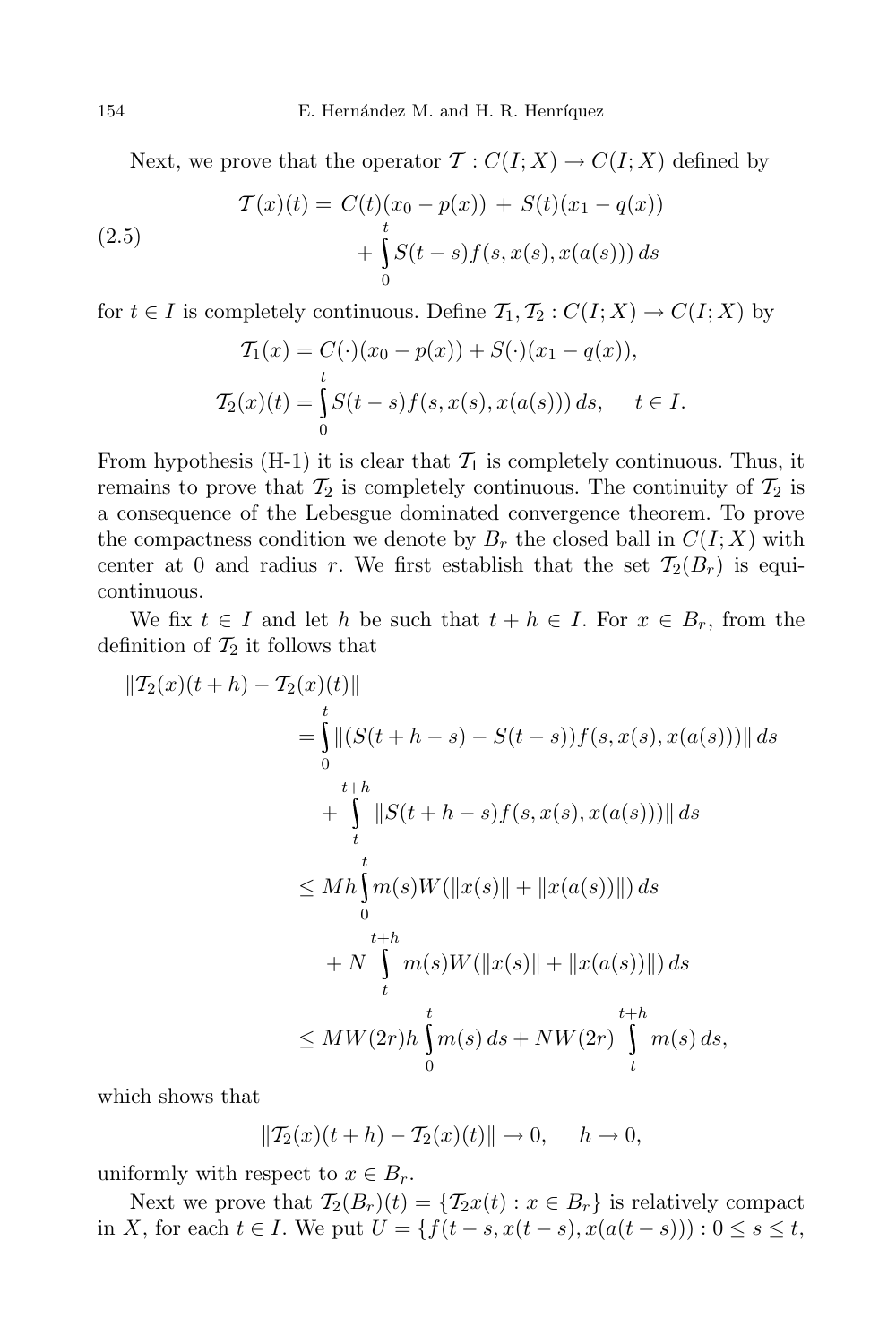$x \in B_r$ . Since

$$
||y|| \le m(t-s)W(2r) \le m_T W(2r)
$$

for all  $y \in U$ , and the map  $S(\cdot) : [0, T] \to \mathcal{L}(X)$  is continuous for the operator norm, we infer that for each  $\varepsilon > 0$  there are  $t_1, \ldots, t_n \in I$  so that for each  $0 \leq s \leq t$  and  $y \in U$  we can select  $t_i$  for which

$$
||S(s)y - S(t_i)y|| \le \varepsilon.
$$

Since by hypothesis (H-2) the set  $\bigcup_{i=1}^{n} S(t_i)U$  is relatively compact we deduce that the set  $\{S(s)y : 0 \le s \le t, y \in U\}$  is also relatively compact. The mean value theorem for the Bochner integral ([13]) yields

$$
\mathcal{T}_2(B_r)(t) \subseteq t \overline{\operatorname{co} \{S(s)y : 0 \le s \le t, y \in U\}},
$$

where co is used to denote the convex hull; this shows the assertion.

Finally, an application of the Ascoli–Arzelà Theorem completes our proof that  $\mathcal{T}_2(B_r)$  is relatively compact and that  $\mathcal{T}_2$  is completely continuous.

The existence of a mild solution of the abstract second order nonlocal Cauchy problem  $(2.1)$ – $(2.3)$  is now a consequence of Lemma 1.1.

The sine functions that arise in applications are frequently compact. This fact motivates the following corollary.

Corollary 2.1. *Assume that the following conditions hold*:

(i)  $S(t)$  *is compact for all*  $t \geq 0$ ;

(ii) *p and q are bounded and p is completely continuous.*

*If c, m and W satisfy the assumptions of Theorem* 2.1, *then there exists a mild solution* of  $(2.1)–(2.3)$ *.* 

From the properties of the abstract Cauchy problem mentioned in the preliminaries we know that if  $x_0 - p(x) \in E$  then the mild solution x is continuously differentiable on *I* and

(2.6) 
$$
x'(t) = AS(t)(x_0 - p(x)) + C(t)(x_1 - q(x)) + \int_{0}^{t} C(t - s) f(s, x(s), x(a(s))) ds.
$$

Next we study the differentiability of the function  $x'$ . First we consider the following concept of strong solution.

DEFINITION 2.2. A function  $x(\cdot): I \to X$  is a *strong solution* of  $(2.1)$ – (2.3) if  $x(\cdot) \in W^{2,1}(I; X)$ , equation (2.1) holds for a.e.  $t \in I$  and conditions  $(2.2)$  and  $(2.3)$  are satisfied.

In our results we consider Banach spaces that have the Radon–Nikodym´ property (abbreviated RNP). We refer to [8] for this matter.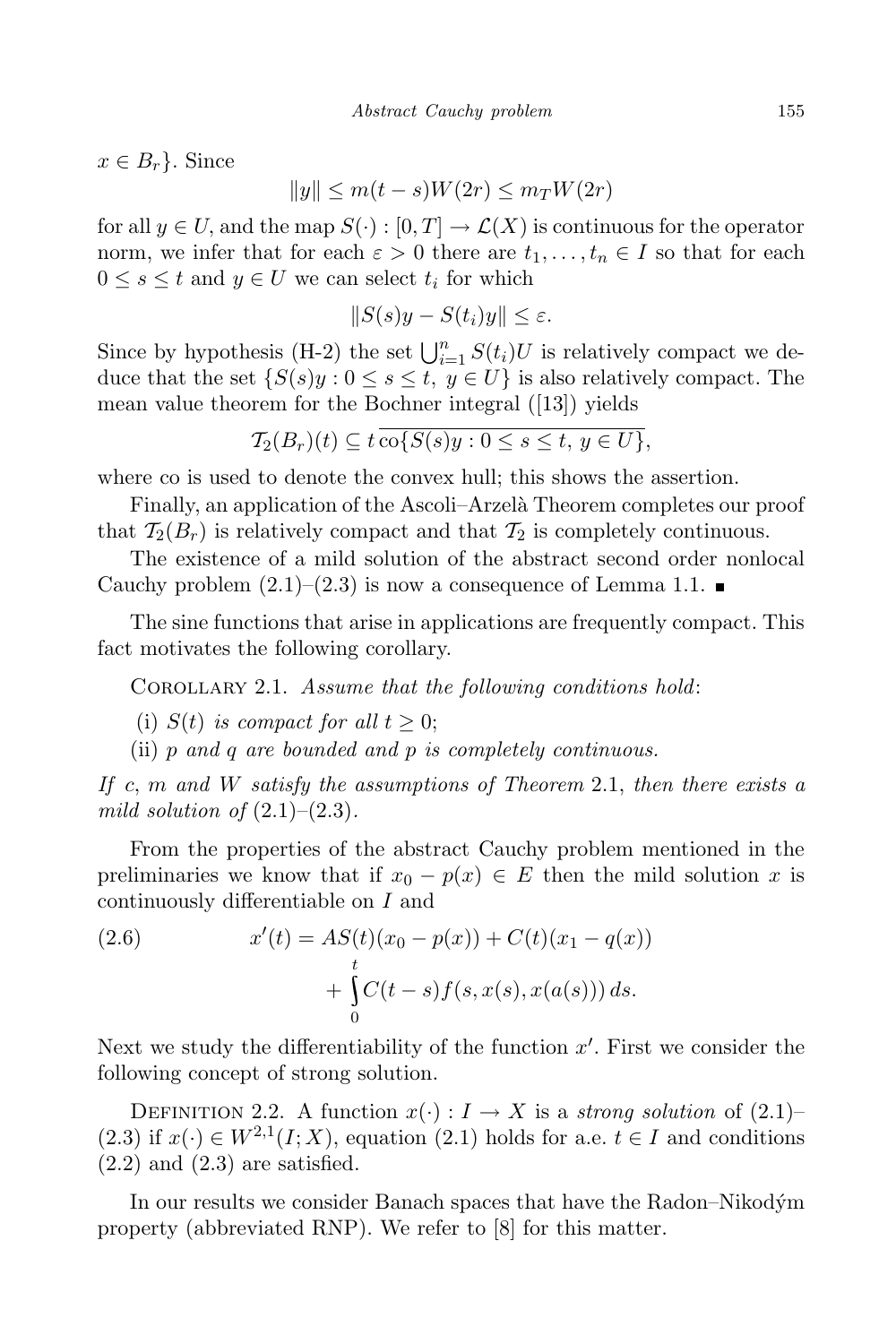THEOREM 2.2. *Assume that X has the RNP* and *that the following conditions hold*:

(H-3)  $\mathcal{R}(p) \subseteq x_0 + D(A)$  and  $\mathcal{R}(q) \subseteq x_1 + E$ <br>(H-4) For each bounded set  $D \subseteq X$ , the fun

*For each bounded set*  $D \subseteq X$ , *the functions*  $C(\cdot)f(t, x, y)$ ,  $t \in I$ ,  $x, y \in D$ , are *uniformly Lipschitz continuous on I.* 

*Then each mild solution of* (2.1)–(2.3) *is a strong solution.*

*Proof.* Let  $x(\cdot)$  be a mild solution of  $(2.1)$ – $(2.3)$ . From  $(2.6)$  and  $(H-3)$ we get

$$
x'(t+s) - x'(t) = (S(t+s) - S(t))A(x_0 - p(x))
$$
  
+  $(C(t+s) - C(t))(x_1 - q(x))$   
+  $\int_{0}^{t} (C(t+s-\xi) - C(t-\xi))f(\xi, x(\xi), x(a(\xi))) d\xi$   
+  $\int_{t+s}^{t+s} C(t+s-\xi)f(\xi, x(\xi), x(a(\xi))) d\xi$ ,

which, by (H-4), implies that  $x'(\cdot)$  is Lipschitz continuous. Since *X* has the RNP, it follows that  $x \in W^{2,1}([0, b]; X)$ . Now, the assertion is a consequence of Proposition 3.3 in [11].  $\blacksquare$ 

REMARK. Related with this result, we point out that the results in [12] imply that condition (H-4) holds when  $\mathcal{R}(f) \subseteq E$  and  $f: I \times X \times X \to E$ takes bounded sets into bounded sets.

In order to discuss the existence of classical solutions we introduce the following concept.

DEFINITION 2.3. A function  $x(\cdot): I \to X$  is a *classical solution* of problem  $(2.1)$ – $(2.3)$  if  $x(·)$  is a function of class  $C^2$  that satisfies equation  $(2.1)$ and the initial conditions (2.2) and (2.3).

Theorem 2.3. *Assume that X has the RNP and condition* (H-3) *holds*, *together with the following conditions*:

- (H-5) *a is Lipschitz continuous.*
- (H-6)  $f: I \times D \times D \rightarrow X$  *is Lipschitz continuous for each bounded*  $D \subseteq X$ *.*

*Then each mild solution of* (2.1)–(2.3) *is a classical solution.*

*Proof.* Let  $x(\cdot)$  be a mild solution of  $(2.1)$ – $(2.3)$ . From  $(H-3)$  it follows that *x* is a function of class  $C^1$  and applying (H-5) and (H-6) it is easy to see that the function  $h(t) = f(t, x(t), x(a(t)))$  is Lipschitz continuous. The assertion is now a consequence of Theorem 3.1 in [11].  $\blacksquare$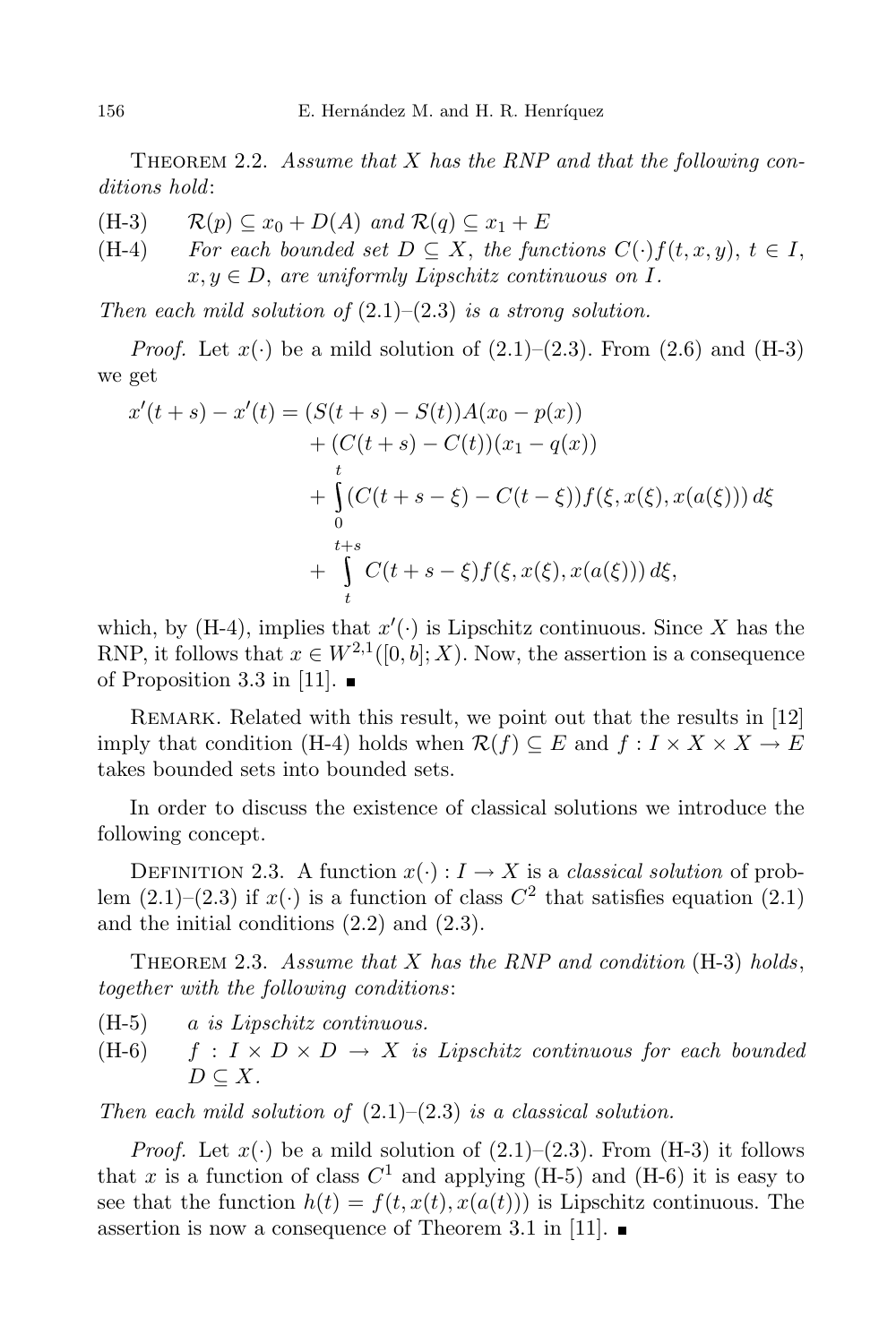In what follows we consider the initial value problem  $(1.1)$ – $(1.3)$ . To study this problem we always assume that the following conditions hold.

ASSUMPTION  $A_2$ .

- (a)  $a, b : I \rightarrow I$  are continuous, nondecreasing and for every  $t \in I$ ,  $\max\{a(t), b(t)\} \leq t$ .
- (b)  $f: I \times X^4 \to X$  satisfies the following Carathéodory conditions:
	- (i)  $f(t, \cdot) : X^4 \to X$  is continuous for a.e.  $t \in I$ ;
	- (ii)  $f(\cdot, u) : I \to X$  is strongly measurable for each  $u \in X^4$ .
- (c) There exists a continuous function  $m: I \to [0, \infty)$  and a continuous nondecreasing function  $W : [0, \infty) \to (0, \infty)$  such that

$$
||f(t, x_1, x_2, x_3, x_4)|| \le m(t)W\Big(\sum_{i=1}^4 ||x_i||\Big), \quad t \in I, \ x_i \in X.
$$

(d)  $p, q: C(I; X)^2 \to X$  are continuous.

DEFINITION 2.4. A function  $x(\cdot): I \to X$  is a *mild solution* of problem  $(1.1)$ – $(1.3)$  if:  $x(\cdot)$  and  $x'(\cdot)$  are continuous, the initial conditions  $(1.2)$ – $(1.3)$ are satisfied and  $x(\cdot)$  satisfies the integral equation

$$
x(t) = C(t)(x_0 - p(x, x')) + S(t)(x_1 - q(x, x'))
$$
  
+ 
$$
\int_{0}^{t} S(t - s) f(s, x(s), x(a(s)), x'(s), x'(b(s))) ds, \quad t \in I.
$$

We observe that if *x* is a mild solution of  $(1.1)–(1.3)$ , then  $x_0 - p(x, x')$  $∈ E$ . Furthermore, from the already mentioned results of Kisynski [12] we deduce that *D*(*A*) is continuously included in *E* and the operator-valued  $\text{map } AS(\cdot) : I \to \mathcal{L}(E; X) \text{ is continuous. Set } N_1 = \max_{0 \le t \le T} ||AS(t)||_{\mathcal{L}(E; X)}.$ 

Theorem 2.4. *Assume that the following conditions are satisfied*:

- (H-7) *p, q are completely continuous and bounded.*
- (H-8) *One of the following conditions holds*:
	- (a)  $x_0 p$  *is completely continuous and bounded with values in*  $E$ .
	- (b)  $S(t)$  *is compact for*  $t \geq 0$  *and*  $x_0 p$  *is continuous and bounded with values in*  $[D(A)]$ *.*

(H-9)  $f(I \times B^4)$  *is relatively compact for every bounded*  $B \subset X$ *.* 

*Let*  $N_p^1 = \sup\{\|x_0 - p(x, y)\|_1 : x, y \in C(I; X)\}$ *. If* 

$$
2(M+N)\int_{0}^{T}m(s)\,ds < \int_{2c}^{\infty}\frac{ds}{W(s)},
$$

 $where \ c = M(||x_0|| + N_p) + N_1N_p^1 + (M+N)(||x_1|| + N_q), \ then \ there \ exists$ *a mild solution of* (1.1)–(1.3)*.*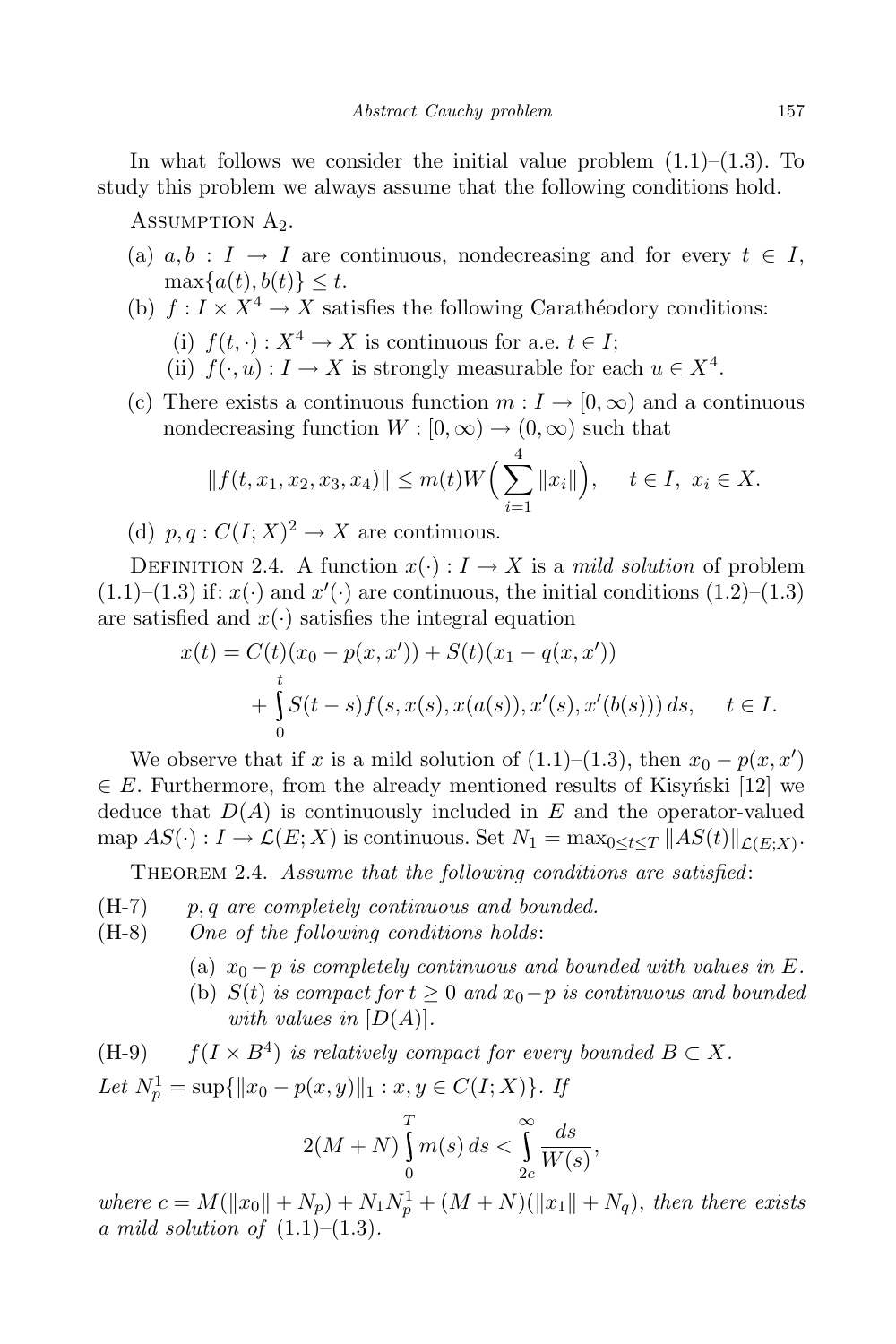*Proof.* Let  $\mathcal{T}: C(I; X)^2 \to C(I; X)^2$  be defined by  $\mathcal{T}(x, y) = (\mathcal{T}^1(x, y),$  $\mathcal{T}^2(x,y)$ , where

$$
T^{1}(x, y)(t) = C(t)(x_{0} - p(x, y)) + S(t)(x_{1} - q(x, y))
$$
  
+ 
$$
\int_{0}^{t} S(t - s) f(s, x(s), x(a(s)), y(s), y(b(s))) ds,
$$
  

$$
T^{2}(x, y)(t) = AS(t)(x_{0} - p(x, y)) + C(t)(x_{1} - q(x, y))
$$
  
+ 
$$
\int_{0}^{t} C(t - s) f(s, x(s), x(a(s)), y(s), y(b(s))) ds,
$$

First, we obtain an *a priori* bound for the solutions of  $z_{\lambda} = \lambda \mathcal{T}(z_{\lambda}), \lambda \in$  $(0, 1)$ . For  $z_{\lambda} = (x_{\lambda}, y_{\lambda}), \lambda \in (0, 1),$  and  $t \in I$  we get

$$
||x_{\lambda}(t)|| \leq M(||x_0|| + N_p) + N(||x_1|| + N_q)
$$
  
+  $N \int_0^t m(s)W(||x_{\lambda}(s)|| + ||x_{\lambda}(a(s))|| + ||y_{\lambda}(s)|| + ||y_{\lambda}(b(s))||) ds$   
=  $u_{\lambda}(t)$ ,

and

$$
||y_{\lambda}(t)|| \le N_1 N_p^1 + M(||x_1|| + N_q) + M \int_{0}^{t} m(s)W(2u_{\lambda}(s) + ||y_{\lambda}(s)|| + ||y_{\lambda}(b(s))||) ds = v_{\lambda}(t).
$$

Hence

(2.7) 
$$
u'_{\lambda}(t) \le Nm(t)W(2u_{\lambda}(t) + 2v_{\lambda}(t)),
$$

(2.8) 
$$
v'_{\lambda}(t) \leq Mm(t)W(2u_{\lambda}(t) + 2v_{\lambda}(t)),
$$

for  $t \in [0, T]$ . Integrating between 0 and t the sum of  $(2.7)$  and  $(2.8)$  we obtain

$$
\int_{2c}^{2(u_{\lambda}+v_{\lambda})(t)}\frac{ds}{W(s)} \leq 2(M+N)\int_{0}^{t}m(s)\,ds < \int_{2c}^{\infty}\frac{ds}{W(s)},
$$

which implies that the set  $\{(x_{\lambda}, y_{\lambda}) : \lambda \in (0, 1)\}$  is bounded in  $C(I; X)^2$ .

It is easy to prove that  $\mathcal T$  is continuous. Moreover, repeating the arguments employed in the proof of Theorem 2.1 we infer that  $\mathcal{T}^1$  is completely continuous. Further, if (a) or (b) holds, then  $AS(\cdot)(x_0 - p)$  is completely continuous, which together with (H-7) and (H-9) permits us to conclude that  $\mathcal{T}^2$  is completely continuous.

The existence of a mild solution for  $(1.1)$ – $(1.3)$  is now a consequence of Lemma 1.1. The proof is complete.  $\blacksquare$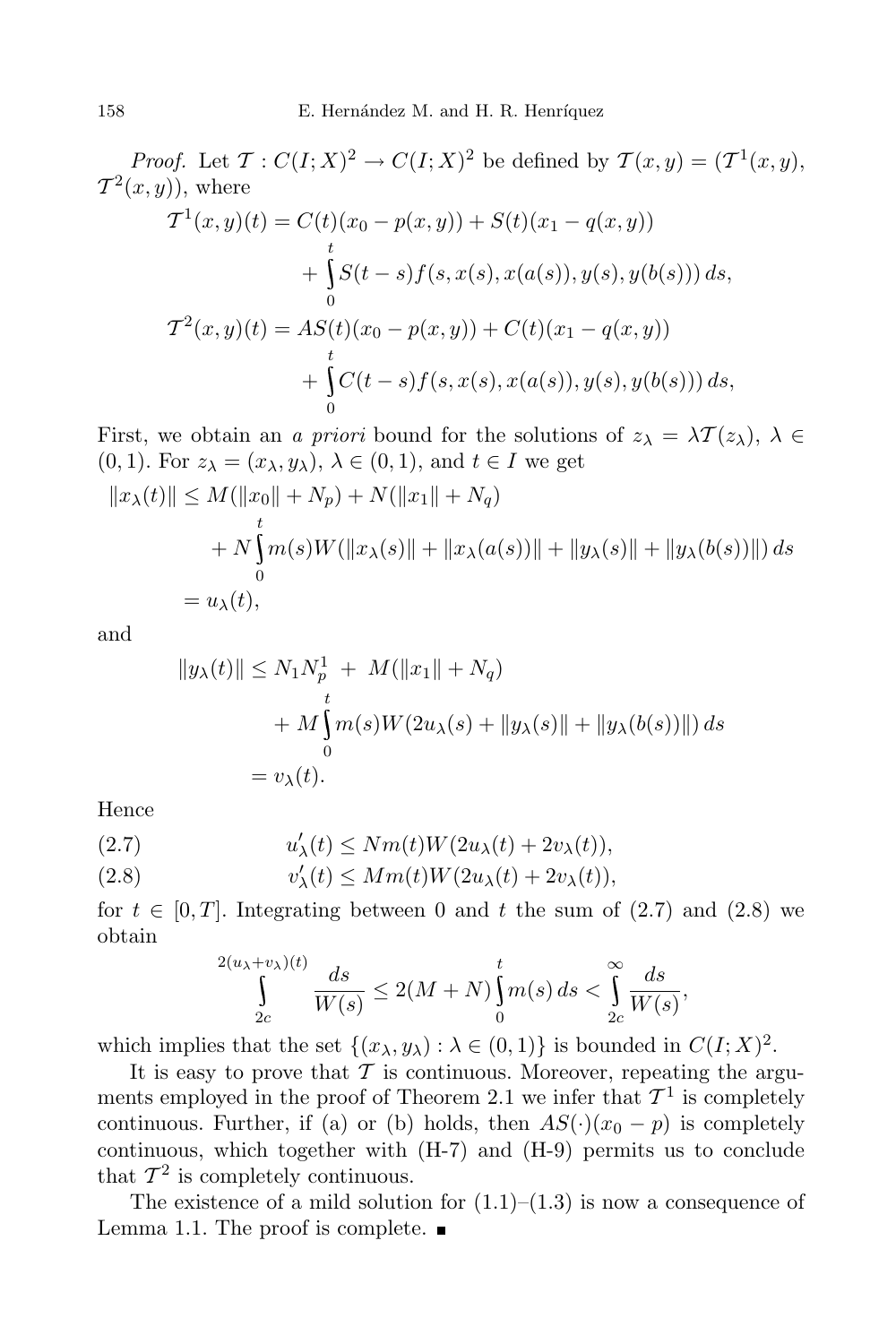We conclude this section with some regularity results for the mild solutions of the initial value problem  $(1.1)$ – $(1.3)$ . First we introduce some definitions.

DEFINITION 2.5. A function  $x(\cdot): I \to X$  is a *strong solution* of  $(1.1)$ – (1.3) if  $x(\cdot) \in W^{2,1}(I; X)$ , equation (1.1) is satisfied for a.e.  $t \in I$  and conditions (1.2) and (1.3) are satisfied.

DEFINITION 2.6. A function  $x(\cdot) : I \to X$  is a *classical solution* of  $(1.1)$ – $(1.3)$  if  $x(·)$  is a function of class  $C^2$  that satisfies equation  $(1.1)$  and the initial conditions  $(1.2)$  and  $(1.3)$ .

To prove Theorems 2.5 and 2.6 that follow we argue as in the proofs of Theorems 2.2 and 2.3, respectively. For this reason we omit the details.

Theorem 2.5. *Assume that X has the RNP*, (H-3) *holds*, *and moreover*

 $(H-4)'$  For each bounded set  $D \subseteq X$ , the functions  $C(\cdot) f(t, x_1, x_2, x_3, x_4)$ ,  $t \in I$ ,  $x_i \in D$ , are *uniformly Lipschitz continuous on*  $I$ *.* 

*Then* each mild solution of  $(1.1)–(1.3)$  *is* a *strong solution.* 

Theorem 2.6. *Assume that X has the RNP*, (H-3) *is fulfilled*, *and the following conditions hold*:

(H-10) *a, b are Lipschitz continuous.*

(H-11)  $f: I \times D^4 \to X$  *is Lipschitz continuous for each bounded*  $D \subseteq X$ *. Then each mild solution of* (1.1)–(1.3) *is a classical solution.*

**3. Existence of global solutions.** In this section we study the problem  $(2.1)$ – $(2.3)$  on the interval  $I = [0, \infty)$ . We suppose that Assumption A<sub>1</sub> of Section 2 is satisfied on *I* and that *M* and *N* are positive constants such that  $||C(t)|| \leq M$  and  $||S(t)|| \leq N$  for all  $t \geq 0$ . To generalize the arguments employed in the previous section to include continuous functions defined on [0*,∞*) we need an appropriate version of the Ascoli–Arzel`a theorem. For this reason we consider two cases. First, we study the existence of solutions in the space of continuous functions with weight; next, we establish the existence of asymptotically almost periodic solutions.

Let  $g: [0, \infty) \to (0, \infty)$  be a continuous function such that  $g(t) \to \infty$  as  $t \to \infty$ . For simplicity we also assume that *g* is increasing and  $g(0) = 1$ . Next,  $C_g^0(X)$  stands for the Banach space formed by the continuous functions  $x : [0, \infty) \to X$  such that  $x(t)/g(t) \to 0$  as  $t \to \infty$ , endowed with the norm

$$
||x||_g = \sup_{t \geq 0} \frac{||x(t)||}{g(t)}.
$$

We also denote by  $C_0(X)$  the Banach space formed by the continuous functions  $x : [0, \infty) \to X$  that vanish at infinity. It is well known that each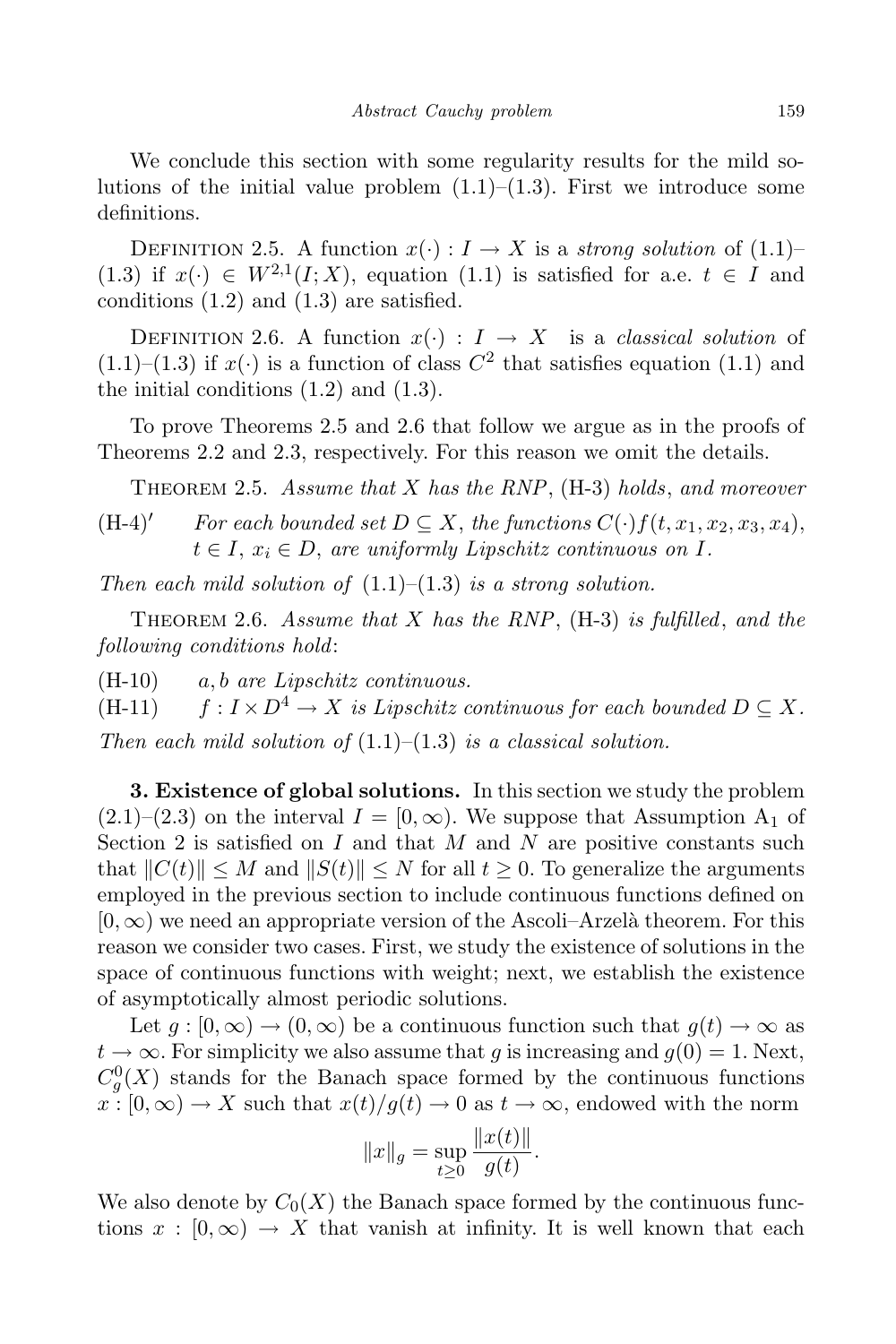function in  $C_0(X)$  is uniformly continuous. We will frequently use the fact that  $1/q$  is uniformly continuous. We recall the following result on compactness in  $C_0(X)$ .

LEMMA 3.1. *A set*  $B \subseteq C_0(X)$  *is relatively compact if, and only if, the following conditions are fulfilled*:

- (a) *B is equicontinuous.*
- (b)  $x(t) \to 0$  *as*  $t \to \infty$ *, uniformly for*  $x \in B$ *.*
- (c) The *orbits*  $B(t)$  *are relatively compact in*  $X$  *for all*  $t \geq 0$ *.*

Next, without any danger of confusion, we abbreviate our notations by writing  $u(t) = (x(t), x(a(t)))$ , for a specified function x.

Theorem 3.1. *Assume that the following conditions are satisfied*:

- (a)  $p, q: C_g^0(X) \to X$  *are continuous, bounded and*  $p$  *is completely continuous.*
- (b)  $S(t)q: C_q^0(X) \to X$  *is completely continuous for each*  $t \geq 0$ .
- (c) For each  $t \in I$ ,  $t' \leq t$  and a constant  $L \geq 0$  the set  $\{S(t')f(s,x,y):$  $0 \leq s \leq t$ ,  $||x||, ||y|| \leq L$ *) is relatively compact.*
- (d) For every constant  $L \geq 0$ ,  $(1/g(t)) \int_0^t m(s) W(Lg(s)) ds \to 0$  as  $t \to \infty$ .
- (e)  $2N \int_{0}^{\infty} m(s) ds < \int_{2c}^{\infty} (1/W(s)) ds$ , where  $c = M(||x_0|| + N_p) + N(||x_1||)$  $+ N_q$ ).

*Then there exists a mild solution*  $x \in C_g^0(X)$  *of*  $(2.1)–(2.3)$ *.* 

*Proof.* For each  $x \in C_g^0(X)$  we define  $\mathcal{T}(x)(t)$  by means of (2.5). Hence,

$$
||\mathcal{T}(x)(t)|| \le M(||x_0|| + N_p) + N(||x_1|| + N_q)
$$
  
+  $N \int_0^t m(s)W(||x(s)|| + ||x(a(s))||) ds.$ 

Since  $||x(s)|| \le ||x||_q g(s)$ , applying condition (d) it follows that

$$
\frac{\|T(x)(t)\|}{g(t)} \le \frac{M}{g(t)}(\|x_0\| + N_p) + \frac{N}{g(t)}(\|x_1\| + N_q) + \frac{N}{g(t)} \int_0^t m(s)W(2\|x\|_g g(s)) ds
$$

converges to zero as  $t \to \infty$ . This shows that  $\mathcal T$  is a well defined map from  $C_g^0(X)$  into  $C_g^0(X)$ . To prove the continuity of *T*, we take a sequence  $(x_n)_n$ which converges to *x* in  $C_g^0(X)$ . It is clear that  $f(s, u_n(s)) \to f(s, u(s))$  a.e. and  $n \to \infty$ ,

$$
||f(s, u_n(s))|| \le m(s)W(Lg(s)),
$$

for some constant  $L \geq 0$ . Since the right hand side is integrable on  $[0, t]$ we conclude that  $\mathcal{T}(x_n)(t) \to \mathcal{T}(x)(t)$  as  $n \to \infty$ . It is also clear that the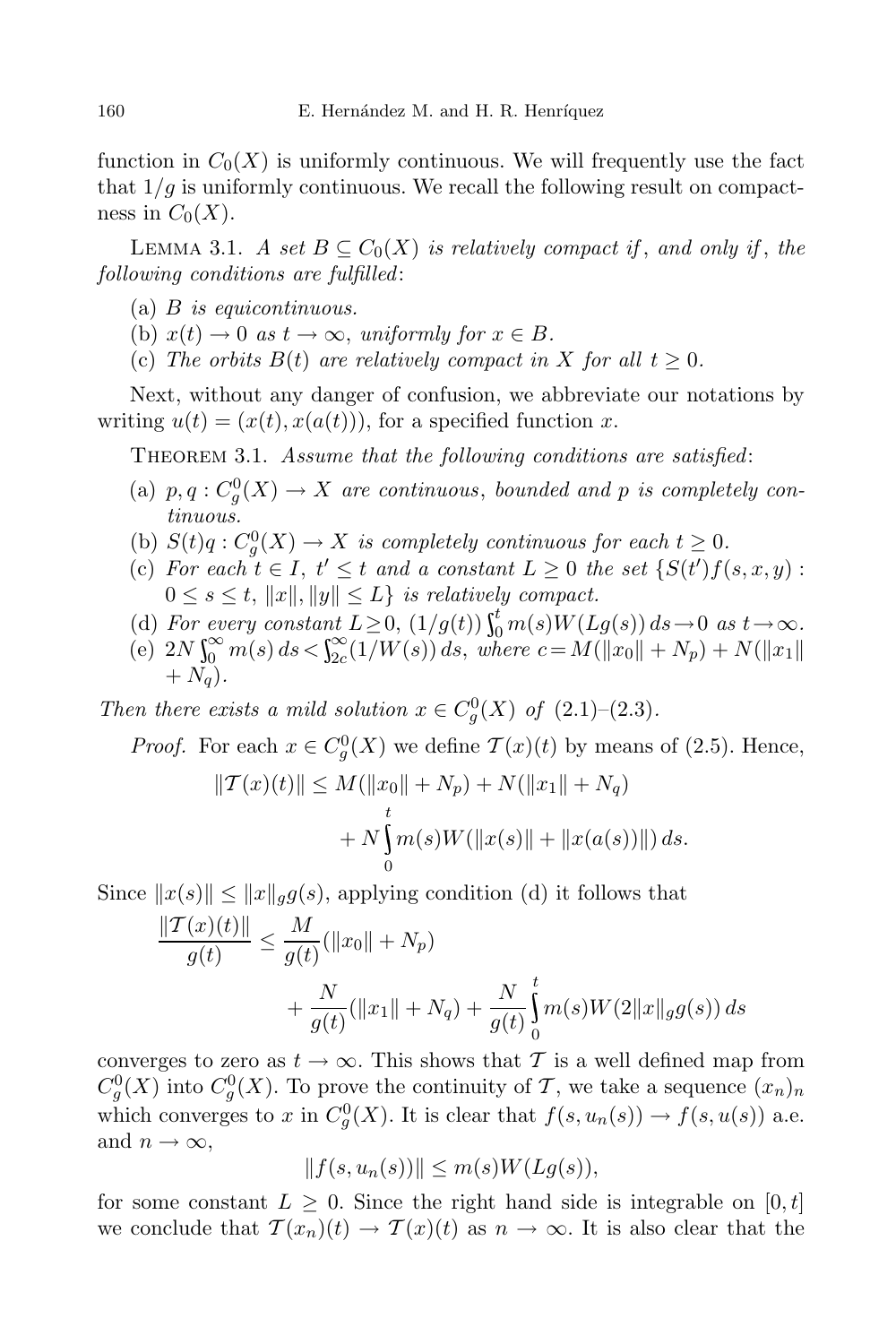convergence is uniform for *t* in bounded intervals. Furthermore, given  $\varepsilon > 0$ , applying (a) and (d) we can choose  $t_0$  so that

$$
\frac{1}{g(t)} \|\mathcal{T}(x_n)(t) - \mathcal{T}(x)(t)\| \le \frac{M}{g(t)} \|p(x_n) - p(x)\| + \frac{N}{g(t)} \|q(x_n) - q(x)\| + \frac{2N}{g(t)} \int_0^t m(s)W(Lg(s)) ds \le \varepsilon
$$

for  $t \ge t_0$ . This implies that  $\mathcal{T}(x_n) \to \mathcal{T}(x)$  as  $n \to \infty$  in the space  $C_g^0(X)$ . Consequently, *T* is a continuous map.

Now, for  $0 < \lambda < 1$  let  $x_{\lambda} \in C_g^0(X)$  be such that  $\lambda \mathcal{T}(x_{\lambda}) = x_{\lambda}$ . Proceeding as above we can estimate

$$
||x_{\lambda}(t)|| \leq M(||x_0|| + N_p) + N(||x_1|| + N_q) + N \int_0^t m(s)W(||x_{\lambda}(s)|| + ||x_{\lambda}(s))||) ds.
$$

If  $\alpha_{\lambda}(t)$  denotes the right hand side, repeating the argument used in the proof of Theorem 2.1 we conclude that the set  $\{\alpha_{\lambda}(t): 0 < \lambda < 1, t \geq 0\}$ is bounded, which in turn implies that  $\{\|x_{\lambda}(t)\| : 0 < \lambda < 1, t \geq 0\}$  and  $\{\|x_{\lambda}\|_{q}: 0 < \lambda < 1\}$  are bounded.

Finally, we show that  $\mathcal T$  is completely continuous. Since we have already established that  $\mathcal T$  is continuous, it only remains to prove that  $\mathcal T(B)$  is relatively compact in  $C_g^0(X)$  for every bounded set *B*. Thus, we need to verify that the functions  $(1/g)T(x)$ ,  $x \in B$ , satisfy the conditions of Lemma 3.1. To prove that  $(1/g)T(x)$ ,  $x \in B$ , are equicontinuous, we observe first that the set of functions  $\{(1/g)[C(\cdot)(x_0 - p(x)) + S(\cdot)(x_1 - q(x))] : x \in B\}$  is equicontinuous, because  $p$  is completely continuous,  $q$  is bounded and  $1/g$ is uniformly continuous. Moreover, for  $x \in B$  and  $h \geq 0$ , there is a constant  $L \geq 0$  for which

$$
\left\| \int_{0}^{t+h} S(t+h-s) f(s, u(s)) ds - \int_{0}^{t} S(t-s) f(s, u(s)) ds \right\|
$$
  
\n
$$
\leq \left\| \int_{0}^{t} [S(t+h-s) - S(t-s)] f(s, u(s)) ds \right\|
$$
  
\n
$$
+ \left\| \int_{t}^{t+h} S(t+h-s) f(s, u(s)) ds \right\|
$$
  
\n
$$
\leq M h \int_{0}^{t} m(s) W(Lg(s)) ds + N \int_{t}^{t+h} m(s) W(Lg(s)) ds.
$$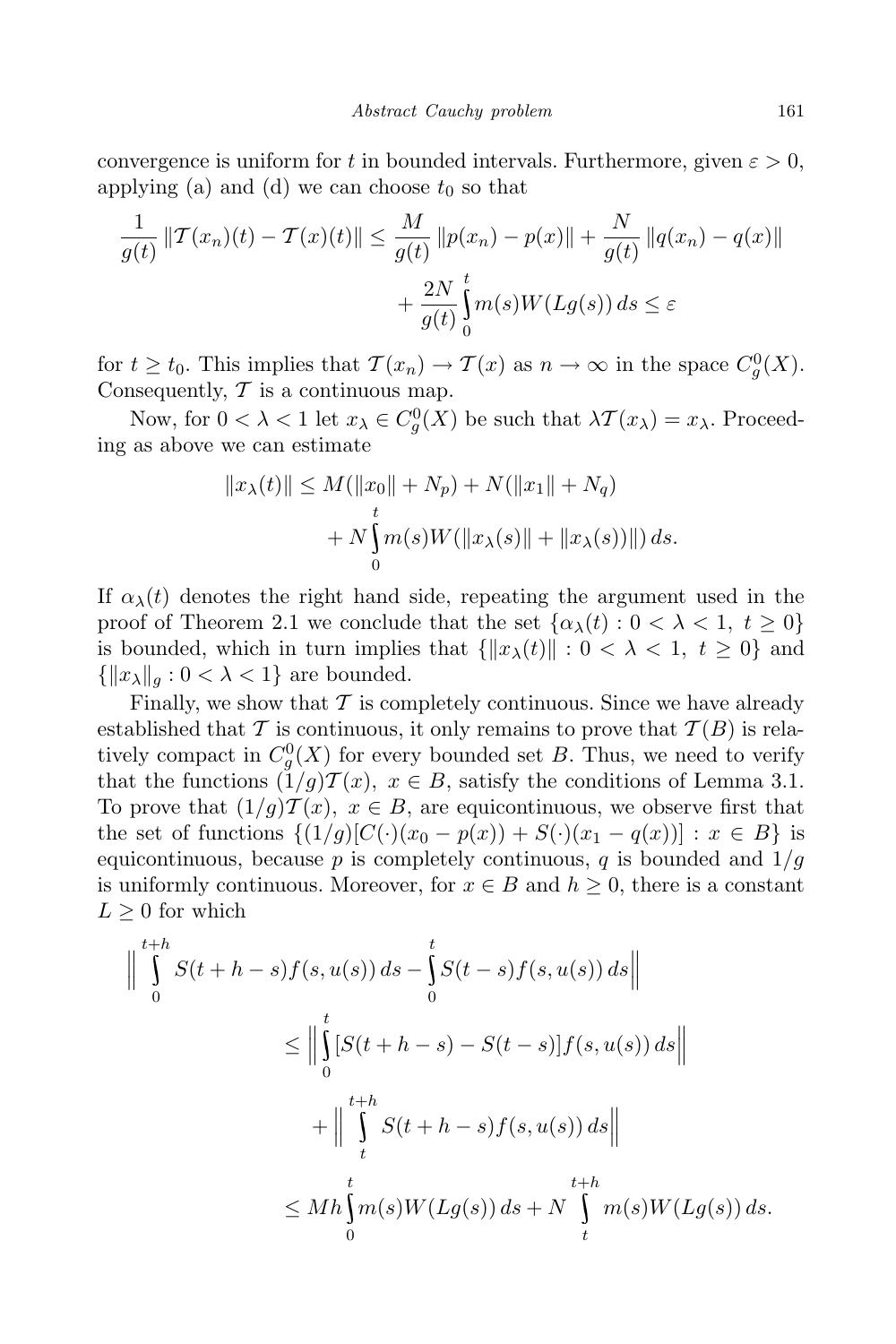This shows that

$$
\frac{1}{g(t+h)} \mathcal{T}(x)(t+h) - \frac{1}{g(t)} \mathcal{T}(x)(t) \to 0 \quad \text{as } h \to 0,
$$

independently of  $x \in B$ . The same argument and condition (d) also permit us to state that  $(1/g(t))\mathcal{T}(x)(t) \to 0$  as  $t \to \infty$ , uniformly with respect to *x ∈ B*.

Finally, applying our hypotheses (a), (b), (c) and proceeding as in the proof of Theorem 2.1 we derive that the set  $\{T(x)(t): x \in B\}$  is relatively compact in *X*, for each  $t \geq 0$ . Consequently,  $\{\mathcal{T}(x)/g : x \in B\}$  is relatively compact in  $C_0(X)$  and  $\mathcal{T}(B)$  is relatively compact in  $C_g^0(X)$ .

We now study the existence of asymptotically almost periodic solutions of  $(2.1)$ – $(2.3)$ . For the basic information about almost periodic and asymptotically almost periodic functions we refer to [20].

In particular, we denote by  $AP(X)$  (resp.  $AAP(X)$ ) the space formed by the functions  $x : [0, \infty) \to X$  which are almost periodic (resp. asymptotically almost periodic), endowed with the norm of uniform convergence. We will also utilize the properties of almost periodic cosine functions and almost periodic sine functions. We refer to [6] for the characterization of almost periodic cosine functions and to [10] for similar properties of almost periodic sine functions. The following lemma  $([20])$  is a result of Ascoli–Arzelà type for  $AAP(X)$ .

Lemma 3.2. *Let B ⊆* AAP(*X*) *have the following properties*:

- (a) *B is equicontinuous uniformly on*  $[0, \infty)$ *.*
- (b) *B is equi-asymptotically almost periodic, that is, for every*  $\varepsilon > 0$ *there are*  $T_{\varepsilon} \geq 0$  *and a relatively dense set*  $P_{\varepsilon}$  *in*  $[0, \infty)$  *such that*

 $\|x(t+\tau) - x(t)\| \leq \varepsilon$ ,  $x \in B$ ,  $t \geq T_{\varepsilon}$ ,  $\tau \in P_{\varepsilon}$ .

(c) For each  $t \geq 0$ ,  $B(t)$  is relatively compact in X.

*Then B is relatively compact in* AAP(*X*)*.*

To establish our result we need the following property of compactness of integrable functions.

LEMMA 3.3. *Let B* ⊆  $\mathcal{L}^1([0, \infty); X)$  *satisfy*:

- (a) *B is equiintegrable at*  $\infty$ *, that is*,  $\int_{L}^{\infty} ||x(s)|| ds \to 0$  *as*  $L \to \infty$ *, uniformly for*  $x \in B$ *.*
- (b) For each  $t \geq 0$ , the set  $\{x(s): x \in B, 0 \leq s \leq t\}$  is relatively *compact in X.*

*If*  $F : [0, \infty) \rightarrow \mathcal{L}(X)$  *is a strongly continuous and uniformly bounded operator-valued function*, *then there is a compact set*  $U \subseteq X$  *such that*  $\int_0^t F(s)$  $\int_{0}^{t} F(s)x(s) ds \in U$  for all  $x \in B$  and  $0 \le t \le \infty$ .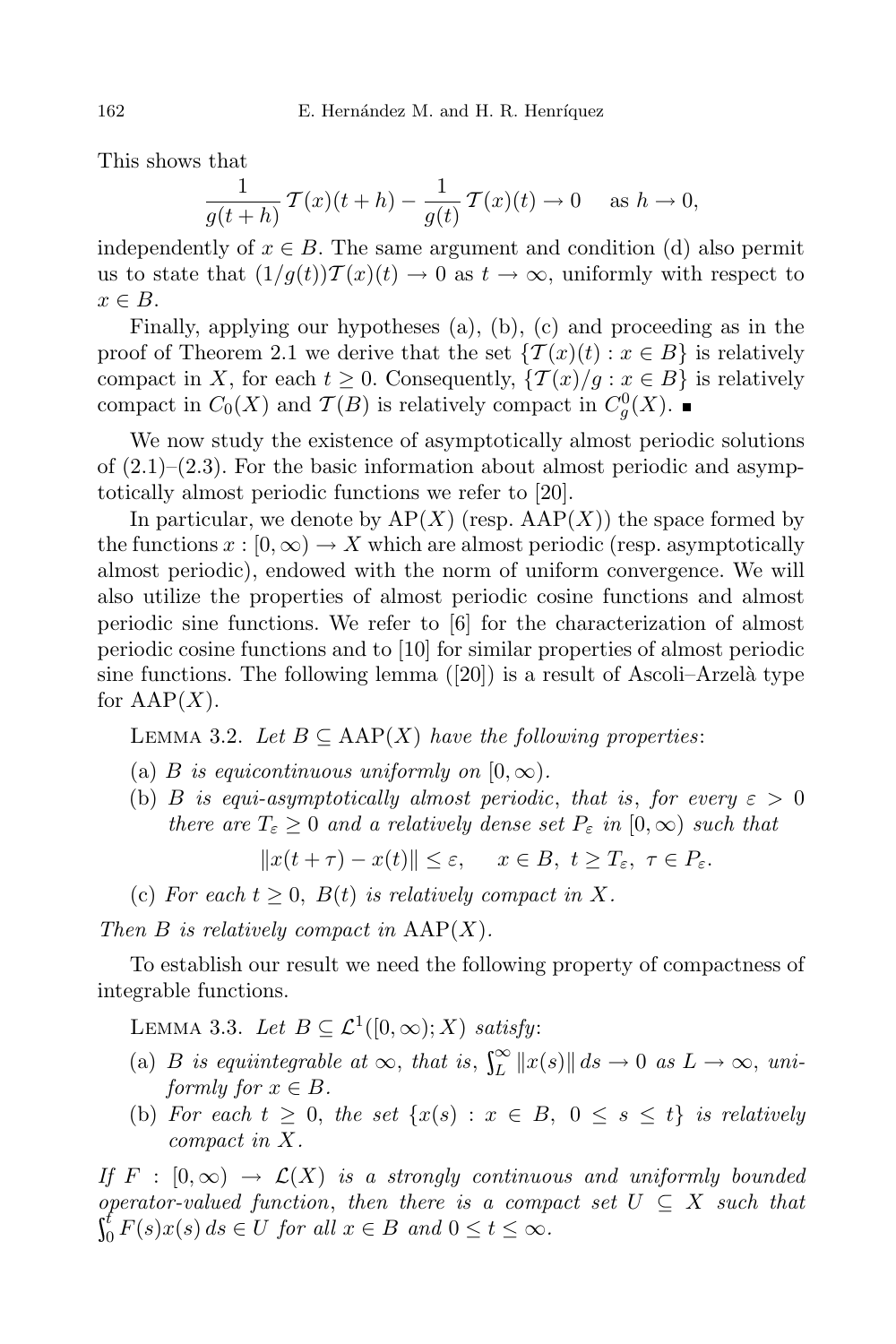*Proof.* For each  $\varepsilon > 0$  we can select  $L \geq 0$  such that  $\left| \int_{L}^{\infty} F(s) x(s) \, ds \right|$  $\leq \varepsilon$  for all  $x \in B$ . By (b) there is a compact set  $U_0 \subseteq X$  such that  $x(s) \in U_0$ for all  $0 \le s \le L$  and  $x \in B$ . Since the map  $[0, L] \times U_0 \to X$ ,  $(s, x) \mapsto F(s)x$ , is continuous we infer that  ${F(s)x(s): 0 \le s \le L, x \in B}$  is relatively compact, and the mean value theorem for the Bochner integral ([13]) shows that the set  $\{\int_0^L F(s)$  $\binom{p}{0} F(s)x(s) ds : x \in B$  has the same property. The decomposition

$$
\int_{0}^{t} F(s)x(s) ds = \int_{0}^{L} F(s)x(s) ds + \int_{L}^{t} F(s)x(s) ds
$$

completes the proof.  $\blacksquare$ 

Now we combine these results to establish the following property of mild solutions of the abstract Cauchy problem. In this statement we denote by  $y_x$ :  $[0, \infty) \rightarrow X$  the function defined by

$$
y_x(t) = \int_0^t S(t-s)x(s) ds, \quad t \ge 0.
$$

PROPOSITION 3.1. Assume that the sine function  $S(\cdot)$  is almost periodic. Let  $B \subseteq L^1([0,\infty);X)$  *satisfy conditions* (a), (b) *of Lemma* 3.3 *and the*  $f$ *ollowing condition of equiintegrability: for each*  $t \geq 0$ *,*  $\int_{t}^{t+h}$  $\|x\|$  $\int_{t}^{t+n} \|x(s)\| ds \to 0$  *as*  $h \to 0$ , uniformly for  $x \in B$ . Then the set  $\{y_x : x \in B\}$  is relatively compact *in* AAP(*X*)*.*

*Proof.* We can write

$$
y_x(t) = S(t) \int_0^t C(s)x(s) ds - C(t) \int_0^t S(s)x(s) ds
$$
  
=  $S(t) \int_0^{\infty} C(s)x(s) ds - S(t) \int_t^{\infty} C(s)x(s) ds$   
-  $C(t) \int_0^{\infty} S(s)x(s) ds + C(t) \int_t^{\infty} S(s)x(s) ds.$ 

From the properties of almost periodic sine functions ([10]) we deduce that the first and third terms on the right hand side define almost periodic functions, while the second and fourth terms are functions that vanish at *∞*. We infer that  $y_x \in \text{ARP}(X)$ . Furthermore, Lemma 3.3 shows that the integrals  $\int_0^\infty C(s)x(s) ds$  and  $\int_0^\infty S(s)x(s) ds$ ,  $x \in B$ , lie in a compact set. This implies that the set formed by the functions  $S(·)\int_{0}^{\infty} C(s)x(s) ds$  –  $C(\cdot) \int_0^\infty S(s) x(s) ds$ ,  $x \in B$ , is relatively compact in AP(*X*). Moreover, employing the properties of *B* and Lemma 3.3 it is not difficult to see that the set formed by the functions  $S(t) \int_t^{\infty} C(s)x(s) ds - C(t) \int_t^{\infty} S(s)x(s) ds$ ,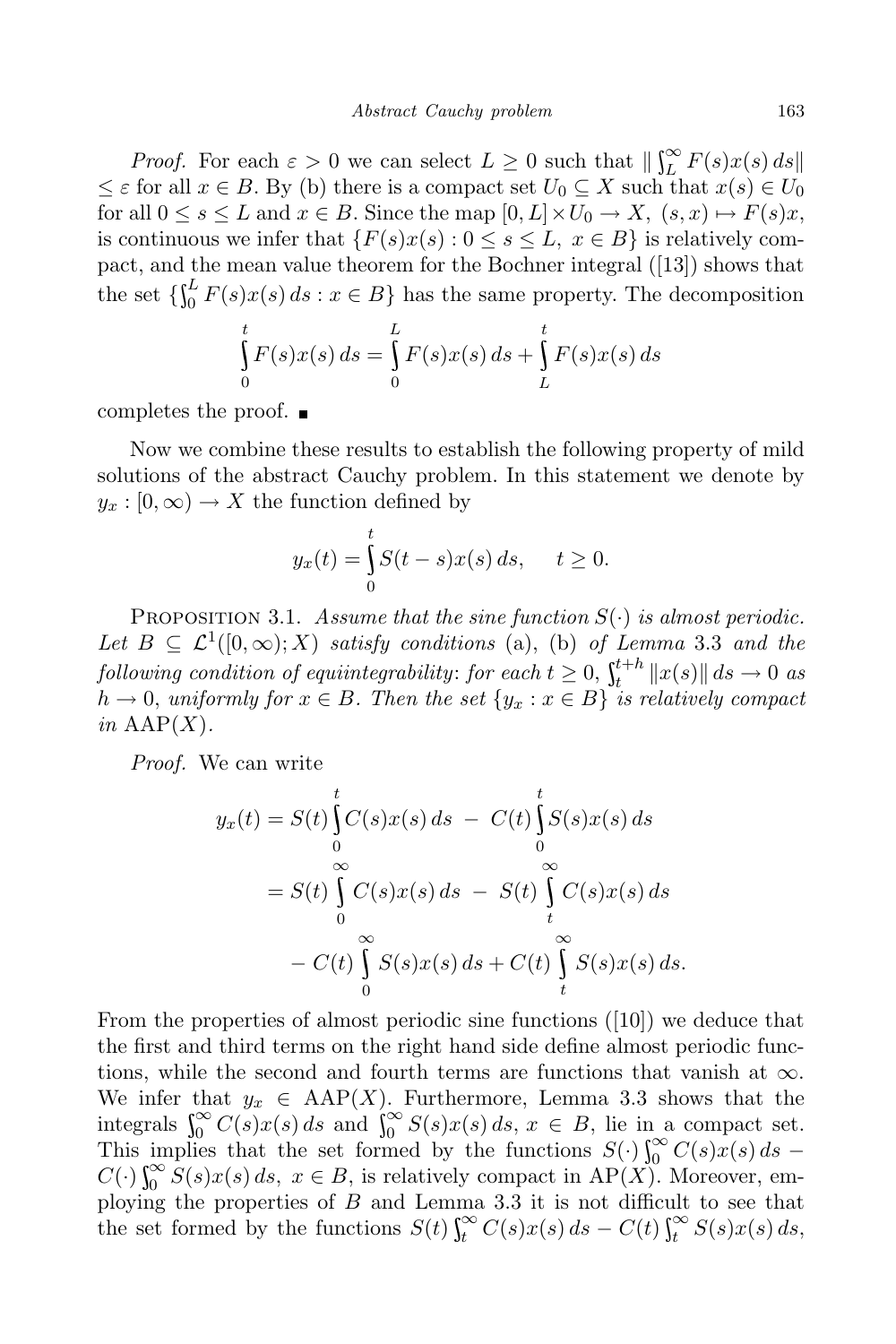$x \in B$ , satisfies the conditions of Lemma 3.1, so it is relatively compact in  $C_0(X)$ . Collecting these results yields the assertion.

Now we are in a position to establish the main result.

THEOREM 3.2. *Assume that*  $S(\cdot)$  *is almost periodic and that the following conditions hold*:

- (a)  $p, q : \text{AAP}(X) \to X$  are completely continuous and bounded.
- (b) *For* each  $t>0$  *and* each constant  $L\geq 0$  the set  $\{f(s, x, y): 0 \leq s \leq t,$  $||x||, ||y|| \leq L$ *} is relatively compact.*
- $\int_{c}^{c} (c) 2N \int_{0}^{\infty} m(s) ds < \int_{2c}^{\infty} (1/W(s)) ds$ , where  $c = M(\Vert x_0 \Vert + N_p) + C$  $N(\|\check{x}_1\| + N_a)$ .

*Then there exists a mild solution*  $x \in \text{ARP}(X)$  *of* (2.1)–(2.3)*.* 

*Proof.* For each  $x \in \text{ARP}(X)$  we define  $\mathcal{T}(x)(t)$  by means of (2.5). From our hypotheses and proceeding as in the proof of Proposition 3.1 we deduce easily that  $\mathcal{T}(x) \in \text{AAP}(X)$  for each  $x \in \text{AAP}(X)$ . To prove the continuity of *T* : AAP(*X*)  $\rightarrow$  AAP(*X*) we take a sequence  $(x_n)_n$  in AAP(*X*) that converges to x. Clearly  $S(t-s)f(s, u_n(s)) \to S(t-s)f(s, u(s))$  as  $n \to \infty$ , for a.e.  $s \in [0, t]$ . Since

$$
||S(t - s)f(s, u_n(s)) - S(t - s)f(s, u(s))|| \le 2Nm(s)W(L)
$$

for some constant  $L \geq 0$ , and the right hand side is integrable on  $[0, \infty)$ , we conclude that  $\mathcal{T}(x_n)(t) \to \mathcal{T}(x)(t)$  as  $n \to \infty$ , and that the convergence is uniform on  $[0, \infty)$ . Hence  $\mathcal T$  is continuous.

Next, for  $\lambda \in (0,1)$ , let  $x_{\lambda} \in \text{AP}(X)$  be such that  $\lambda \mathcal{T}(x_{\lambda}) = x_{\lambda}$ . Proceeding as in the proof of Theorem 2.1 we conclude that  $\{x_{\lambda} : \lambda \in (0,1)\}$ is bounded.

Finally, we show that  $\mathcal T$  is completely continuous. We take a bounded set  $B \subseteq \text{ARP}(X)$ . Since p and q are completely continuous, it is clear that the set  $\{C(\cdot)(x_0 - p(x)) + S(\cdot)(x_1 - q(x)) : x \in B\}$  is relatively compact in AAP(*X*). In addition, since the functions  $f(s, u(s))$ ,  $x \in B$ , satisfy the hypotheses of Proposition 3.1 we infer that the set  $\{z_x : x \in B\}$ , where  $z_x(t) = \int_0^t S(t \int_{0}^{t} S(t-s) f(s, u(s)) ds$ , is relatively compact in AAP(*X*). This completes the proof.  $\blacksquare$ 

We say that the sine function  $S(\cdot)$  is *uniformly almost periodic* if S:  $\mathbb{R} \to \mathcal{L}(X)$  is almost periodic. For instance, every periodic sine function is uniformly almost periodic. Arguing as in the proof of Theorem 3.2 we can establish the following results. We omit the proofs.

THEOREM 3.3. Assume that  $S(\cdot)$  is uniformly almost periodic and that *the following conditions hold*: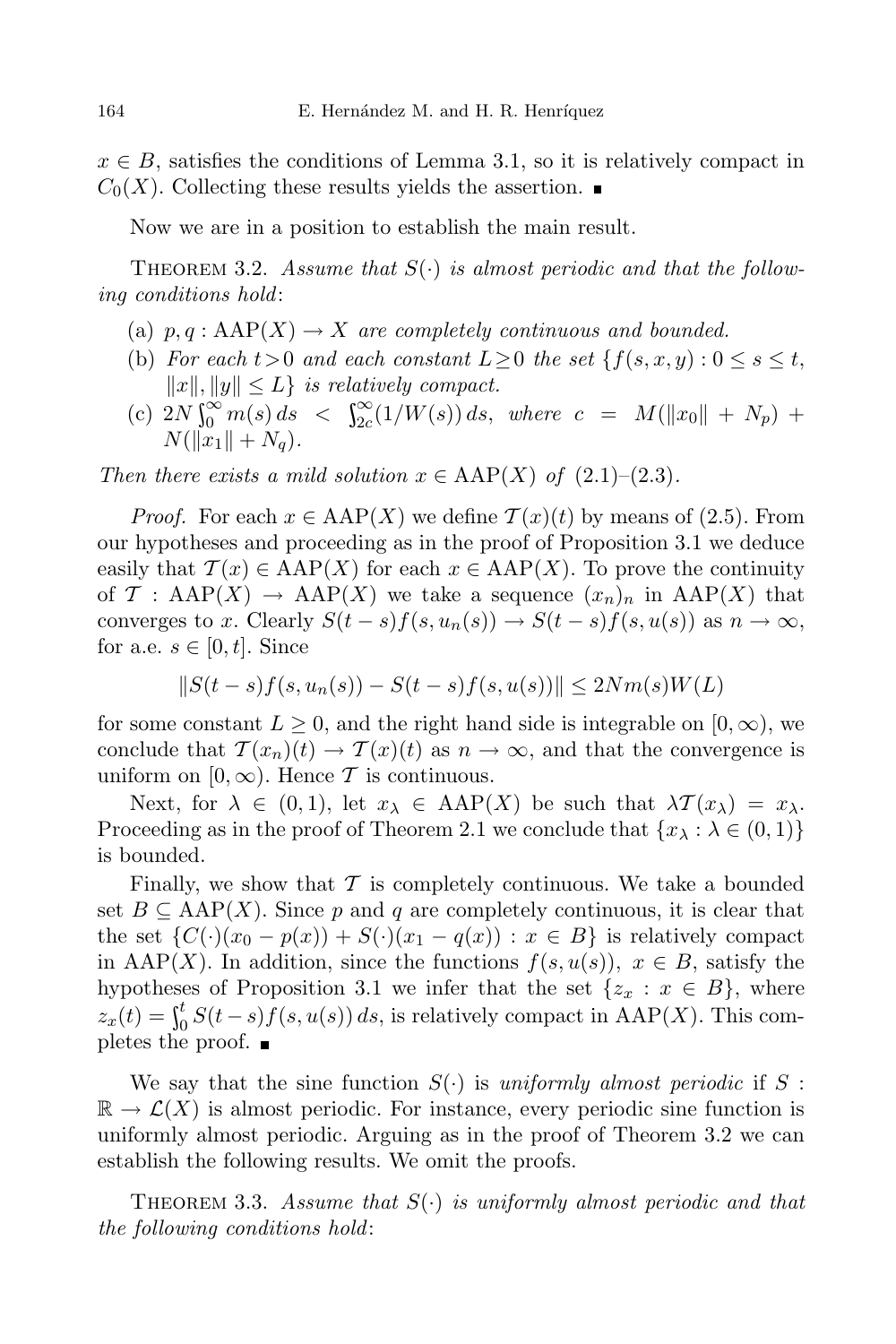- (a)  $p, q : \text{ARP}(X) \to X$  are continuous and bounded and p is completely *continuous.*
- (b)  $S(t)q : \text{ARP}(X) \to X$  *is completely continuous for each*  $t \geq 0$ *.*
- (c) For each  $0 \le t' \le t$  and each constant  $L \ge 0$  the set  $\{S(t')f(s,x,y):$  $0 \leq s \leq t$ ,  $||x||$ ,  $||y|| \leq L$ *) is relatively compact.*
- $\int_{2c}^{d} (1/W(s)) ds$   $\leq \int_{2c}^{\infty} (1/W(s)) ds$ , where  $c = M(\|x_0\| + N_p) +$  $N(\|x_1\| + N_a)$ .

*Then there exists a mild solution*  $x \in \text{ARP}(X)$  *of* (2.1)–(2.3)*.* 

COROLLARY 3.1. *Assume that*  $S(\cdot)$  *is compact and uniformly almost periodic and that the following conditions hold*:

- (a)  $p, q : \text{ARP}(X) \to X$  are continuous and bounded and p is completely *continuous.*
- (b)  $2N \int_0^\infty m(s) ds$   $\langle S \rangle_2^{\infty} (1/W(s)) ds$ , where  $c = M(\Vert x_0 \Vert + N_p) +$  $N(\|x_1\| + N_q).$

*Then there exists a mild solution*  $x \in \text{ARP}(X)$  *of* (2.1)–(2.3)*.* 

Next we consider a situation where the derivative of a mild solution  $x \in \text{AP}(X)$  is also asymptotically almost periodic. We need the following property of almost periodic sine functions.

LEMMA 3.4. *Assume that*  $S(\cdot)$  *is almost periodic. Then for all*  $x \in X$ *the function S*(*·*)*x is almost periodic for the norm in E. Furthermore*, *if*  $x : [0, \infty) \to X$  *is integrable then the function*  $y : [0, \infty) \to E$  *given* by

$$
y(t) = \int_{0}^{t} S(s)x(s) ds
$$

*is continuous with range relatively compact in E.*

*Proof.* Since  $C(\cdot)x$  and  $S(\cdot)x$  are almost periodic it follows that  $(C(\cdot)x)$ , *S*(*·*)*x*) is almost periodic in  $X \times X$ . Thus, given  $\varepsilon > 0$ , there is a relatively dense set  $P_{\varepsilon}$  such that

$$
||C(t+\tau)x - C(t)x|| + ||S(t+\tau)x - S(t)x|| \le \varepsilon, \quad t \ge 0, \ \tau \in P_{\varepsilon}.
$$

Using the fact that  $C(\cdot)$  is uniformly bounded and

$$
(3.1) \tC(t+s)x = C(t)C(s)x + AS(t)S(s)x
$$

we obtain

$$
||S(t + \tau)x - S(t)x||_1
$$
  
=  $||S(t + \tau)x - S(t)x|| + \sup_{0 \le h \le 1} ||AS(h)[S(t + \tau)x - S(t)x]||$   
 $\le \varepsilon + \sup_{0 \le h \le 1} ||C(t + h + \tau)x - C(h)C(t + \tau)x + C(t)C(h)x - C(t + h)x||$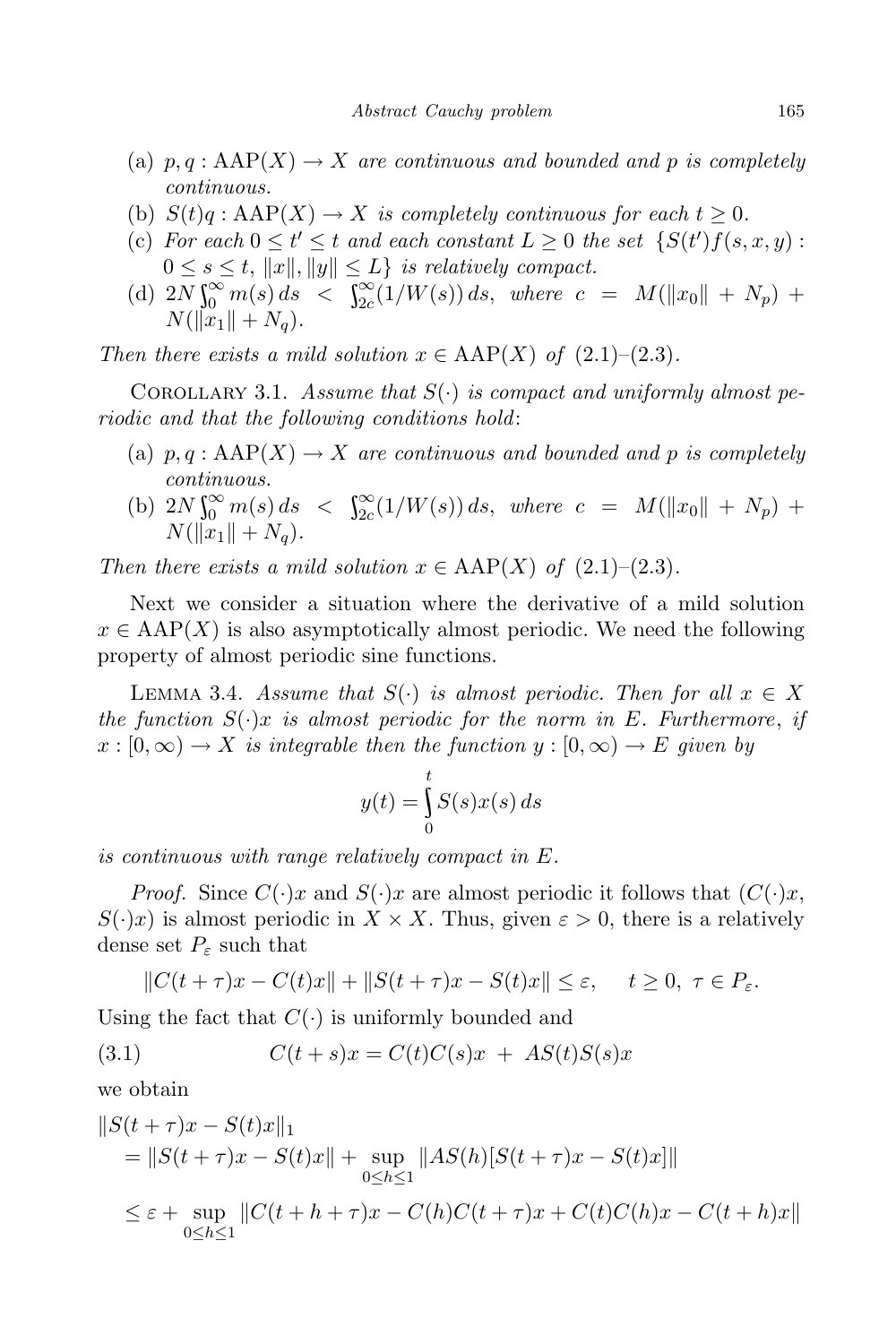$$
\leq \varepsilon + \sup_{0 \leq h \leq 1} (\|C(h)\| \|C(t + \tau)x - C(t)x\| + \|C(t + h + \tau)x - C(t + h)x\|)
$$

*≤* (*M* + 2)*ε*

for all  $t \geq 0$  and  $\tau \in P_{\varepsilon}$ , which proves the first assertion.

Moreover, in the introduction we have already mentioned that  $y(\cdot)$ is a continuous *E*-valued function. From (3.1) we infer that  $S(\cdot)x(\cdot) \in$  $\mathcal{L}^1([0,\infty); E)$ , which allows us to complete the proof with the same argument used in the proof of Lemma 3.3.  $\blacksquare$ 

The following result is a consequence of the previous property.

COROLLARY 3.2. *Assume that the conditions of Theorem* 3.2 *hold*,  $x_0$  –  $p(x) \in E$ , and  $AS(\cdot)y$  is uniformly bounded on  $[0, \infty)$  for each  $y \in E$ . Let  $x$  *be a mild* solution of  $(2.1)–(2.3)$ *. Then*  $x'$  *is* also asymptotically almost *periodic.*

*Proof.* From the uniform boundedness principle it follows that the operator family  $AS(t): E \to X, t \geq 0$ , is uniformly bounded. This implies that  $AS(\cdot)y$  is uniformly continuous on  $[0, \infty)$  for each  $y \in E$ . In fact,

$$
||AS(t+h)y - AS(t)y|| \le ||AS(t)|| ||(C(h) - I)y|| + ||C(t)|| ||AS(h)y||
$$

converges to zero as  $h \to 0$ , uniformly with respect to  $t \geq 0$ .

Moreover, from (1.9) we can write

$$
x'(t) = AS(t)(x_0 - p(x)) + C(t)(x_1 - q(x)) + \int_0^t C(t - s) f(s, u(s)) ds.
$$

Since  $AS(t)(x_0 - p(x))$  is the derivative of  $C(t)(x_0 - p(x))$ , the previous remark and Theorem 5.2 of [20] imply that  $AS(t)(x_0 - p(x))$  is almost periodic. Consequently, the function  $AS(t)(x_0 - p(x)) + C(t)(x_1 - q(x))$  is almost periodic.

It remains to prove that the function given by

$$
y(t) = \int_{0}^{t} C(t-s)f(s, u(s)) ds
$$

is asymptotically almost periodic. By Theorem 5.2 of [20], it is sufficient to show that *y* is uniformly continuous. For this purpose we decompose

$$
y(t + h) - y(t) = \int_{0}^{t} [C(t + h - s) - C(t - s)]f(s, u(s)) ds
$$
  
+ 
$$
\int_{t}^{t+h} C(t + h - s)f(s, u(s)) ds
$$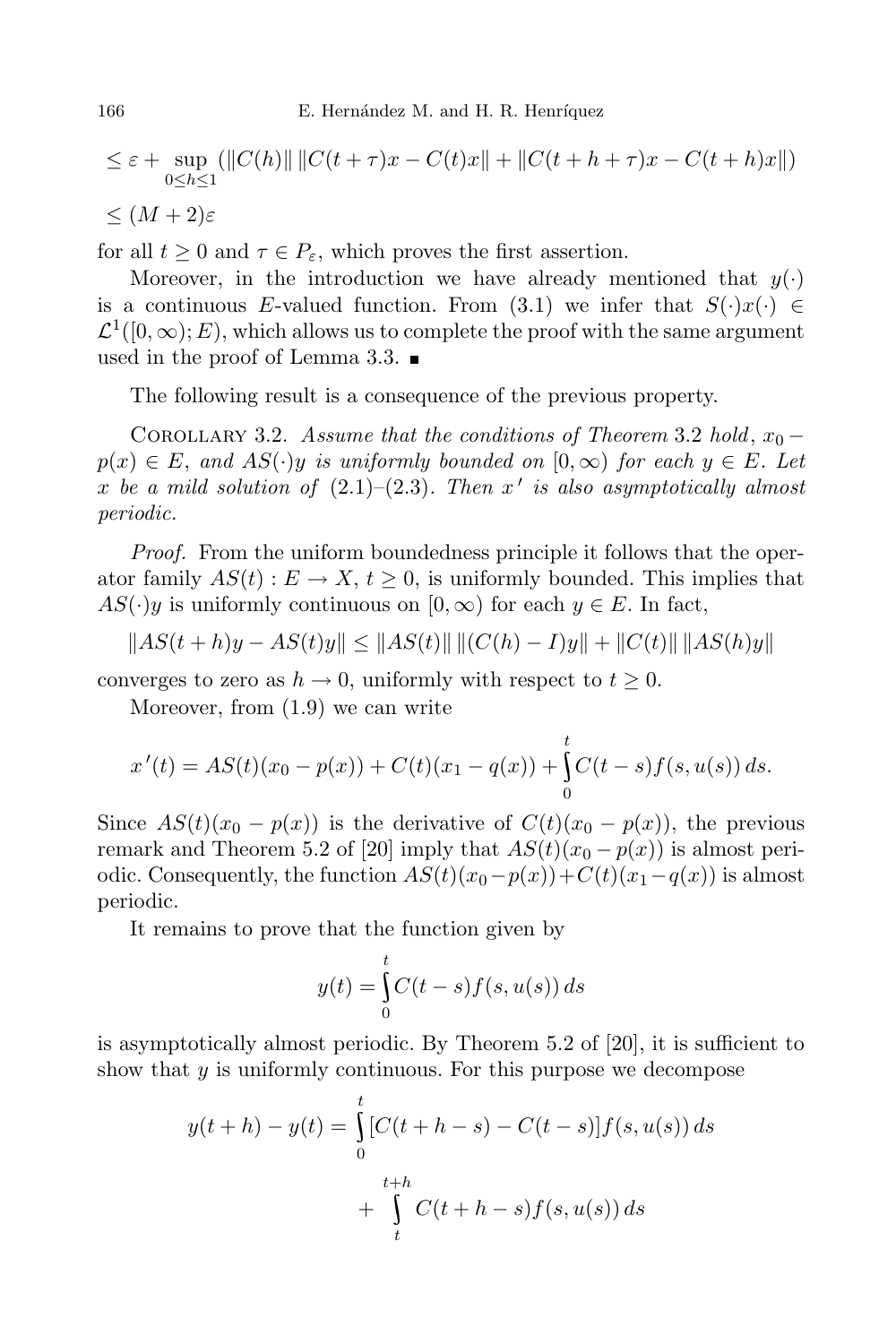$$
= (C(h) - I)y(t) + AS(h)\int_{0}^{t} S(t - s)f(s, u(s)) ds
$$
  
+ 
$$
\int_{t}^{t+h} C(t+h - s)f(s, u(s)) ds.
$$

Since  $f(s, u(s))$  is integrable on  $[0, \infty)$ , the range of  $y(\cdot)$  is relatively compact, which implies that  $(C(h) - I)y(t) \to 0$  as  $h \to 0$ , uniformly for  $t \geq 0$ . The same argument shows that the third term of the above expression converges to zero as  $h \to 0$ , uniformly with respect to  $t \geq 0$ . Similarly, employing the preceding lemma we find that the values  $\int_0^t S(t)$ 0 *S*(*t − s*)*f*(*s, u*(*s*)) *ds*, *t ≥* 0*,* lie in a relatively compact subset of *E* and, from the introduction, we conclude that  $AS(h) \int_0^t S(t)$  $\int_{0}^{b} S(t-s) f(s, u(s)) ds \to 0$  as  $h \to 0$ , uniformly with respect to  $t \geq 0$ . This completes the proof. ■

**4. Applications.** The one-dimensional wave equation modelled as an abstract Cauchy problem has been extensively studied (see for example [19]). In this section we illustrate some of our results by means of the wave equation. First we introduce some technical remarks.

On  $X = L^2([0, \pi])$  we consider the operator  $Af(\xi) = f''(\xi)$  with domain

$$
D(A) = \{ f(\cdot) \in H^2(0, \pi) : f(0) = f(\pi) = 0 \}.
$$

It is well known that *A* is the generator of a strongly continuous cosine function  $(C(t))_{t\in\mathbb{R}}$  on X. Furthermore, A has discrete spectrum, the eigenvalues are  $-n^2$ ,  $n \in \mathbb{N}$ , with corresponding normalized eigenvectors  $z_n(\xi) := \sqrt{2/\pi} \sin(n\xi)$  and the following conditions hold:  $\sqrt{2/\pi}$  sin( $n\xi$ ) and the following conditions hold:

- $(a) \{z_n : n \in \mathbb{N}\}\$ is an orthonormal basis of X.
- (b) If  $\varphi \in D(A)$  then  $A\varphi = -\sum_{n=1}^{\infty} n^2 \langle \varphi, z_n \rangle z_n$ .
- (c) For every  $\varphi \in X$ ,  $C(t)\varphi = \sum_{n=1}^{\infty} \cos(nt) \langle \varphi, z_n \rangle z_n$ . Consequently,  $||C(t)|| = 1$  for every  $t \in \mathbb{R}$ .
- (d) The associated sine function is given by

$$
S(t) \varphi = \sum_{n=1}^{\infty} \frac{\sin(nt)}{n} \langle \varphi, z_n \rangle z_n.
$$

It is clear from this expression that  $S(\cdot)$  is  $2\pi$ -periodic, compact and  $||S(t)|| = 1$  for every  $t \in \mathbb{R}$ .

(e) If *G* denotes the group of translations on *X* defined by  $G(t)x(\xi) =$  $\widetilde{x}(\xi + t)$ , where  $\widetilde{x}$  is the extension of *x* with period  $2\pi$ , then  $C(t)$ 1  $\frac{1}{2}(G(t) + G(-t))$ . Hence it follows (see [9]) that  $A = B^2$ , where *B* is the infinitesimal generator of the group *G* and  $E = \{x \in H^1(0, \pi) :$  $x(0) = x(\pi) = 0$ .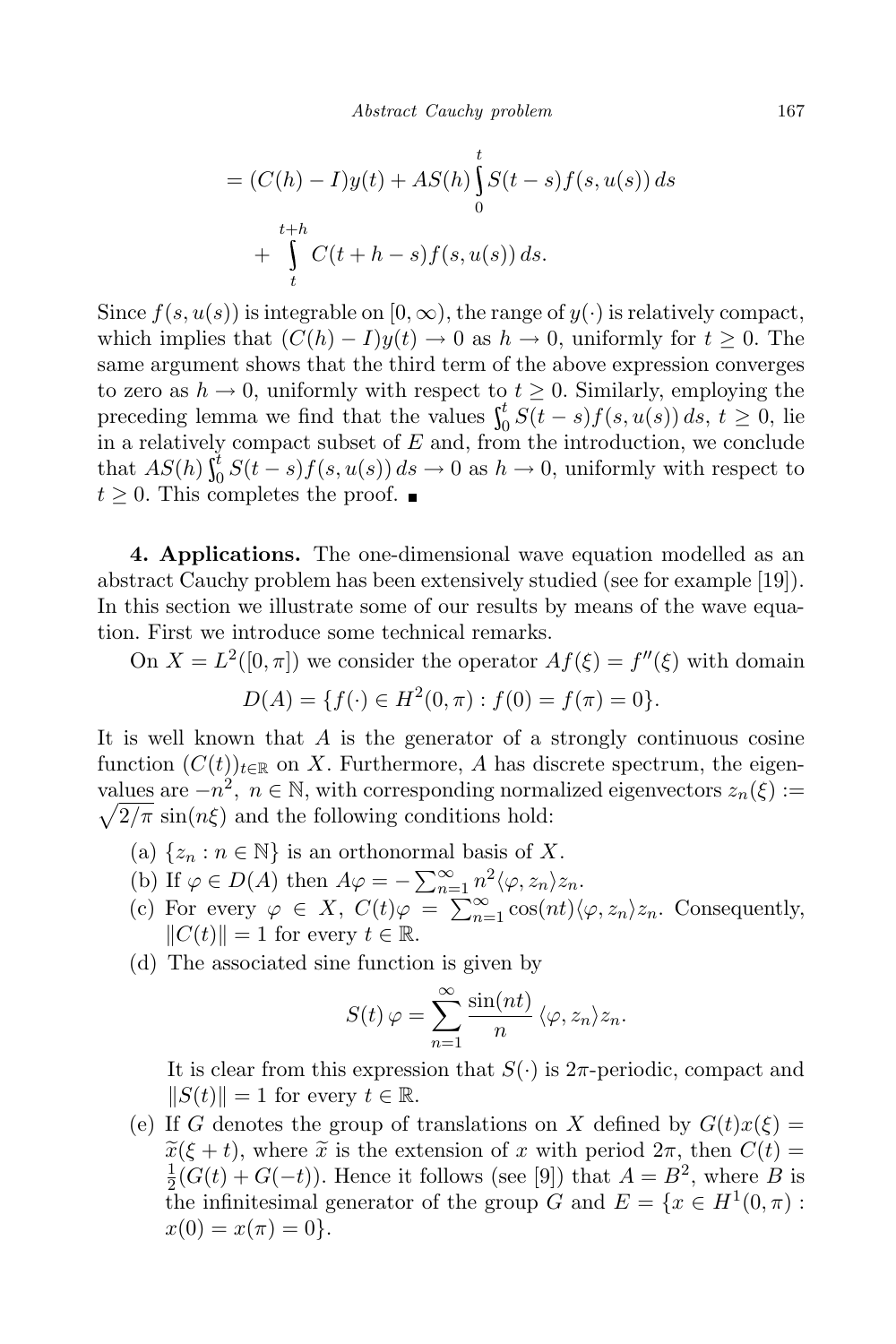Now we consider the boundary value problem

(4.1) 
$$
\frac{\partial^2}{\partial t^2}w(\xi,t) = \frac{\partial^2}{\partial \xi^2}w(\xi,t) + F(\xi,t,w(\xi,t),w(\xi,a(t))),
$$

(4.2) 
$$
w(0,t) = w(\pi, t) = 0, \quad t \in I,
$$

where the function  $F : [0, \pi] \times I \times \mathbb{R}^2 \to \mathbb{R}$  satisfies the following Carathéodory conditions:

- (a)  $F(\xi, t, \cdot) : \mathbb{R}^2 \to \mathbb{R}$  is continuous for a.e.  $\xi \in [0, \pi]$ ,  $t \in I$ .
- (b) For every  $w_1, w_2 \in \mathbb{R}$  the function  $F(\cdot, w_1, w_2) : [0, \pi] \times I \to \mathbb{R}$  is measurable.
- (c) There exists a positive continuous function  $\eta$  on  $[0, \pi] \times I$  such that

$$
|F(\xi, t, w_1, w_2)| \leq \eta(\xi, t)(|w_1| + |w_2|).
$$

Associated to problem  $(4.1)$ – $(4.2)$ , we consider the following nonlocal initial conditions:

(4.3) 
$$
w(\xi,0) + \int_{0}^{T} P(w(\cdot,s))(\xi) d\mu(s) = x_0(\xi), \quad \xi \in [0,\pi],
$$

(4.4) 
$$
\frac{\partial w(\xi,0)}{\partial t} + \int_{0}^{T} Q(w(\cdot,s))(\xi) d\nu(s) = x_1(\xi), \quad \xi \in [0,\pi],
$$

where  $\mu$ ,  $\nu$  are real functions of bounded variation on *I*. We also assume that  $P, Q: X \to X$  are bounded continuous operators and that P is completely continuous. Let  $p, q: C_b(I; X) \to X$  be the maps defined by

(4.5) 
$$
p(x) = \int_{0}^{T} P(x(s)) d\mu(s),
$$

(4.6) 
$$
q(x) = \int_{0}^{1} Q(x(s)) d\nu(s),
$$

where  $C_b(I; X)$  denotes the space of bounded continuous functions from *I* into *X* endowed with the norm of uniform convergence. It is not difficult to see that  $p, q$  are continuous and bounded and that  $p$  is completely continuous.

Under the previous conditions, problem  $(4.1)$ – $(4.4)$  can be modelled as  $(2.1)-(2.3)$ , where  $f(t,x,y)(\xi) = F(\xi, t, x(\xi), y(\xi))$  satisfies Assumption A<sub>1</sub>. Moreover, if  $x, y \in X$  then

$$
||f(t, x, y)|| \le \left(\int_{0}^{\pi} |F(\xi, t, x(\xi), y(\xi))|^2 d\xi\right)^{1/2}
$$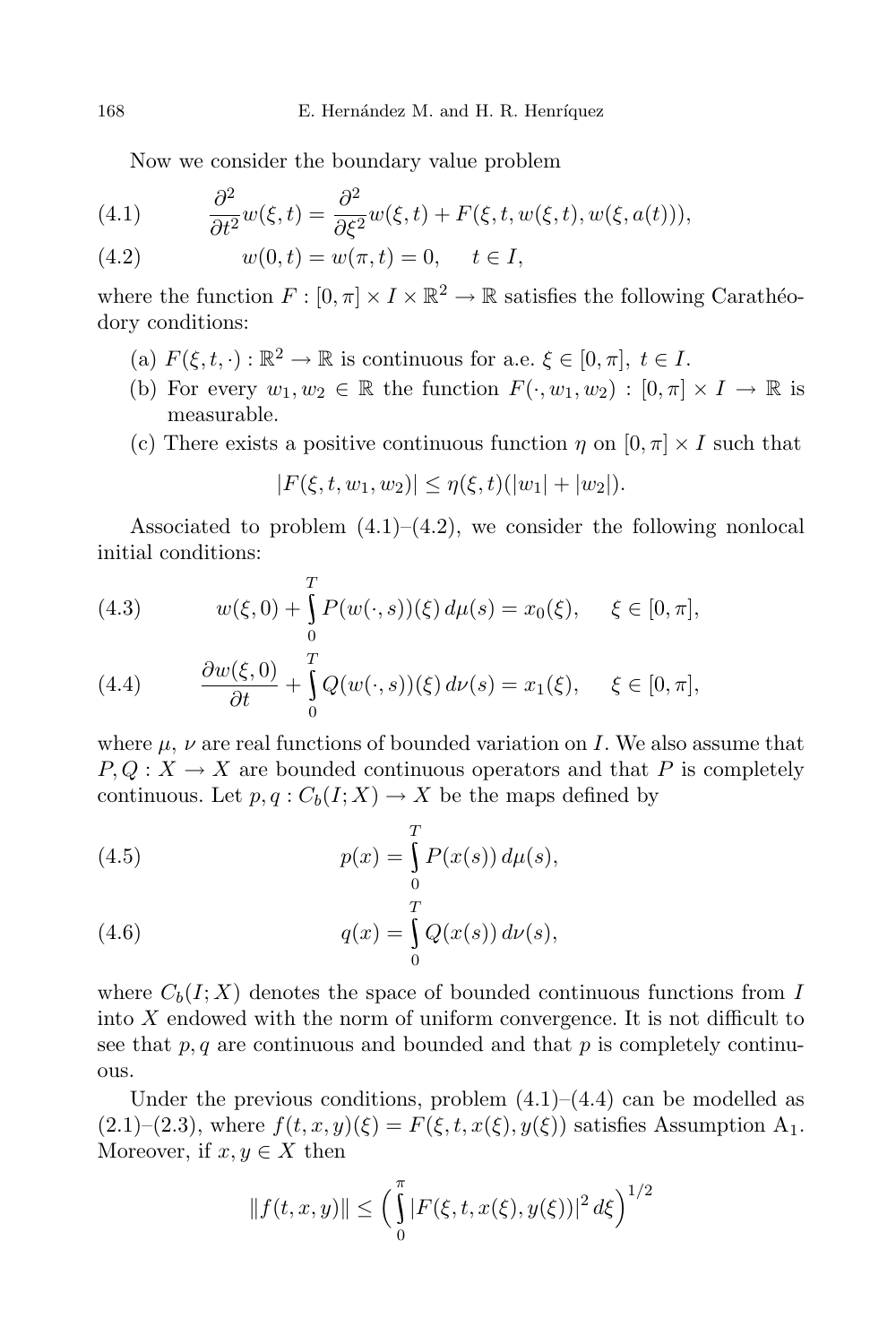$$
\leq \left(\int_{0}^{\pi} \eta^{2}(\xi, t)(|x(\xi)| + |y(\xi)|)^{2} d\xi\right)^{1/2}
$$
  

$$
\leq \max_{0 \leq \xi \leq \pi} \eta(\xi, t)(\|x\| + \|y\|).
$$

Since  $S(\cdot)$  is compact, in the case  $T < \infty$ , from Corollary 2.1 we obtain existence of a mild solution of  $(4.1)$ – $(4.4)$ .

For  $T = \infty$ , we consider first the existence of asymptotically almost periodic solutions. In this case we consider  $p, q$  defined on  $\text{AAP}(X)$ . Since  $S(\cdot)$ is compact and periodic, Corollary 3.1 shows that if  $\int_0^\infty \max_{0 \le \xi \le \pi} \eta(\xi, t) dt$  $<\infty$ , then there exists an asymptotically almost periodic solution of (4.1)– (4.4).

Finally, we consider the existence of *g*-bounded solutions on  $[0, \infty)$ . We assume that *g* satisfies the conditions specified at the beginning of Section 3. Since *P* and *Q* are bounded operators, the maps *p, q* are well defined by (4.5) and (4.6), respectively, on  $C_g^0(X)$  and they are also bounded. Furthermore, applying the Lebesgue dominated convergence theorem we deduce that *p, q* are continuous. Moreover, if  $V_\mu(t)$  denotes the variation of  $\mu$  on  $[t,\infty)$ , then  $V_\mu(n) \to 0$  as  $n \to \infty$  and

$$
\Big\|\int\limits_{n}^{\infty} P(x(s))\,ds\Big\|\leq N_P V_{\mu}(n).
$$

From this it follows easily that *p* is completely continuous. We assume that the following conditions are fulfilled:

(a) 
$$
\int_{0}^{\infty} \max_{0 \le \xi \le \pi} \eta(\xi, t) dt < \infty;
$$
  
(b) 
$$
\frac{1}{g(t)} \int_{0}^{t} \max_{0 \le \xi \le \pi} \eta(\xi, s) g(s) ds \to 0 \text{ as } t \to \infty.
$$

Under these conditions, by Theorem 3.1, there exists a mild solution  $x \in C_g^0(X)$  of  $(4.1)$ – $(4.4)$ .

## **References**

- [1] L. Byszewski, *Theorems about the existence and uniqueness of solutions of a semilinear evolution nonlocal Cauchy problem*, J. Math. Anal. Appl. 162 (1991), 494–505.
- [2] —, *Existence, uniqueness and asymptotic stability of solutions of abstract nonlocal Cauchy problems*, Dynam. Systems Appl. 5 (1996), 595–605.
- [3] L. Byszewski and H. Akca, *Existence of solutions of a semilinear functional-differential evolution nonlocal problem*, Nonlinear Anal. 34 (1998), 65-72.
- [4] —, —, *On a mild solution of a semilinear functional-differential evolution nonlocal problem*, J. Appl. Math. Stochastic Anal. 10 (1997), 265–271.